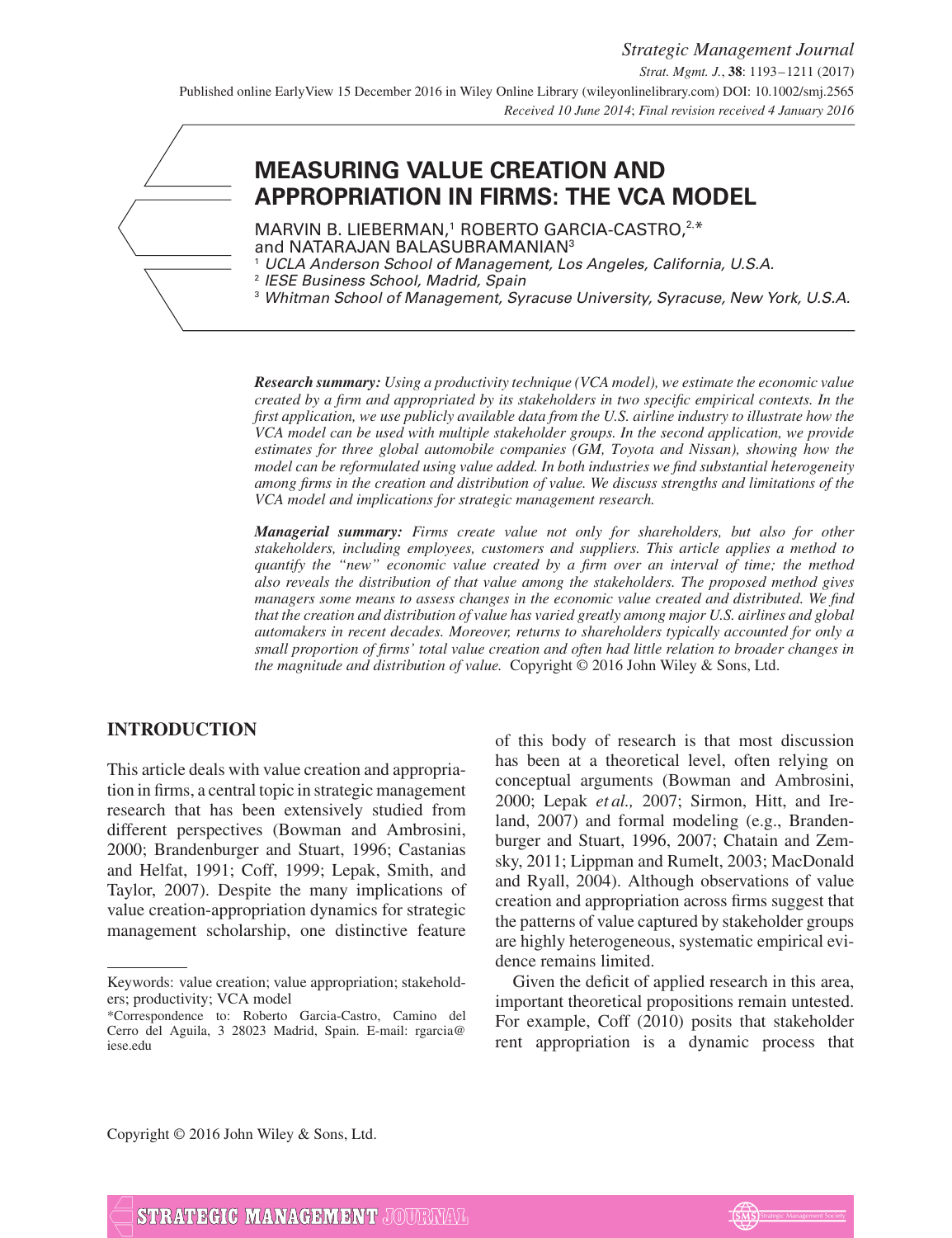coevolves as capability emerges. To date, we only have ad-hoc evidence confirming that rent is captured by the stakeholders directly involved in creating a capability. More recently, Garcia-Castro and Aguilera (2015) introduce the notion of stakeholder value creation appropriation elasticity—*VCA elasticity*—which captures the relationship between *total* value created and value appropriated by each stakeholder group. They argue that this elasticity can be positive, negative or zero, varying significantly across firms, industries, and national systems. However, VCA elasticities have not been empirically investigated yet, and the conditions that determine such elasticities remain unexplored. In general, the measurement of value creation and stakeholder value appropriation appears as a Gordian knot in the strategic management field.

In parallel to the lack of empirical studies, a number of scholars argue that the term *value creation* has often been used incorrectly, when the intended meaning has really been *value capture* (Bowman and Ambrosini, 2000; Coff, 1999; Makadok and Coff, 2002; Priem, 2007). The confusion arises when the payments to shareholders are confounded with the total payments to the firm and all its stakeholders. Any rigorous analysis of value creation and appropriation must account for the fact that, by definition, the value created through a firm's activities, and the value distributed to the firm's stakeholders, must be equal.

In this article and a companion study (Lieberman, Balasubramanian, and Garcia-Castro, 2016), we present an approach to make research on value creation and appropriation more empirically grounded, thereby bringing a more applied dimension to this important topic. The starting point of our approach is a dynamic notion of economic value created—which we call "economic gain"—defined as the *change* in the *total* economic value created by a firm from one period to the next. Total economic value is the economic value created and appropriated by *all* the stakeholders of the firm. This notion of economic gain and the methodology that we detail below overcome some of the limitations associated with shareholder-centric measures, which capture only the economic value appropriated by the financial shareholders of the firm. Furthermore, by adopting a dynamic perspective on value creation, the method alleviates some of the common data constraints that affect estimation of economic value, including the difficulty of assessing the magnitude of "consumer surplus".

The lynchpin of this approach is a simple accounting identity that equates the revenues of a firm to the sum of all payments made to its stakeholders. Simple algebraic manipulation of this payment identity combined with some assumptions yields an equality, one side of which measures value creation and the other side of which measures value distribution to the various stakeholders. Within some limitations, the methodology not only helps quantify value creation but also sheds light on the distribution of new value created by the firm as well as any transfers of existing value among the stakeholders.

The theoretical basis for the method, and the relation between economic gain and more conventional shareholder-specific performance measures, are elaborated in Lieberman *et al.* (2016). In the present study, we apply the method, which we label the VCA model (for Value Creation and Appropriation), to provide quantitative estimates of value creation and appropriation in two industries, the U.S. airline industry and the global automotive industry, over recent decades. These industries, one in the services sector, the other in manufacturing, are economically important. At the same time, they share some characteristics that allow a meaningful application of the VCA model. Specifically, the rate of product improvement in these industries has been lower than in high-tech sectors such as computers, and most companies in these industries are relatively undiversified. Further, public data are available at a sufficient level of detail to apply the model to specific firms.

These two industry examples allow us to make several contributions to the strategic management literature. First, our applications illustrate the fairly general and flexible nature of the VCA methodology to estimate value creation and appropriation. By focusing on changes over time, the method captures a common notion of value creation that has generally been overlooked in the literature, while sidestepping the need for complex economic modeling to estimate the consumer surplus. The auto industry example demonstrates how the model can be applied using fairly standard Compustat-type data, whereas the airline industry example shows what is possible in certain sectors where more detailed information can be obtained. In the latter instance, we also illustrate how the basic VCA model can be extended to include other stakeholders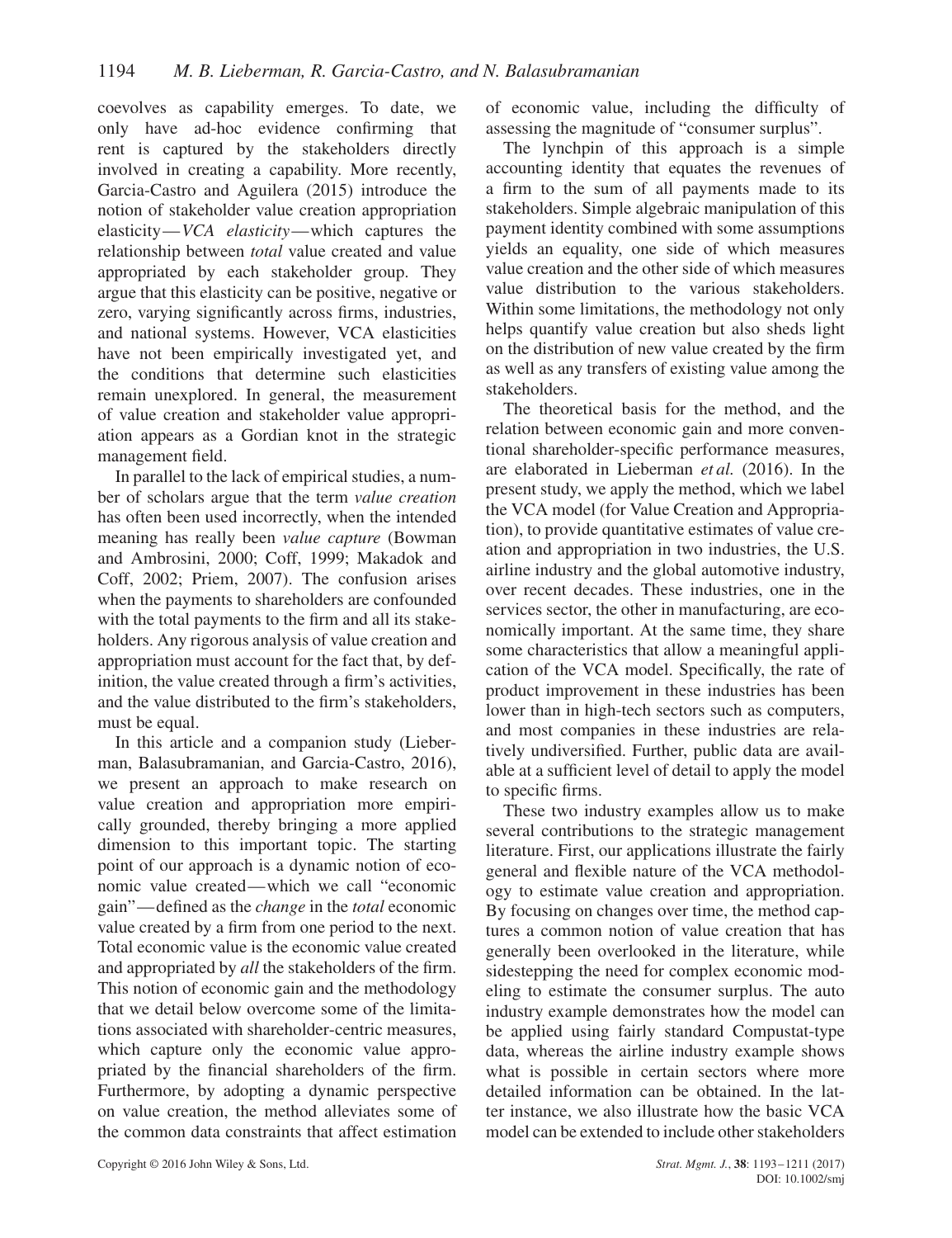such as different supplier groups, analyses not feasible in all industries.

Second, these illustrations go beyond the theoretical underpinnings of the VCA model and shed light on the nuances and limitations of the model's workings when applied to real-world data, which must be considered by scholars and practitioners who wish to replicate our findings or apply this model to their own research. Thus, the applications serve as empirical reality checks and highlight what is (and what is not) possible with the model.

Beyond these methodological contributions, this paper provides a novel analysis of value creation and appropriation in these two sectors. We offer what is perhaps the most detailed analysis to date of value creation and capture by firms in the U.S. airline industry. Our results demonstrate and quantify the inter-firm heterogeneity in the creation and distribution of value. Notwithstanding the substantial value creation by all the airlines in our sample, the gains to their shareholders were far lower, and negative in several cases. These results highlight the true reason for the "poor performance" of air carriers: it was not because they created no value but because all (or most of) the value created was appropriated by the other stakeholders in the firm, particularly customers. Though it is perhaps possible to reach these qualitative conclusions without using the VCA model, the advantage of the model lies in its quantitative and internally consistent treatment of the different stakeholders. By contrast, the poor performance of GM compared to Toyota in the automotive industry appears to be attributable to GM's dearth of value creation in the 1980s and 1990s, according to the VCA model estimates from our study.

# **THE BASIC VCA MODEL**

We now sketch out the VCA model. (For a detailed discussion of the theoretical underpinnings of the model, see Lieberman *et al.,* 2016). Based on the literature on productivity (Harberger, 1998a, b; Hulten, 2001), the intuition underlying the VCA model for estimating a firm's economic value creation, and the distribution of that value among a set of stakeholders, is relatively straightforward. From one period to the next, a firm creates value or achieves an economic gain for its stakeholders if it produces more output quantity or better output quality (as reflected by a higher customer

willingness to pay) using the same amount of resource inputs. Note that this definition covers value creation from both cost leadership and differentiation strategies (Porter, 1980). In particular, cost-reducing innovations would imply a greater quantity of output for the same amount of inputs or using fewer inputs for the same amount of outputs. Differentiation strategies imply introducing products or services that have a higher willingness to pay while keeping the amount of resource inputs constant.

To measure this gain, note that the payments received by a firm must always equal the payments made by the firm to resource (or factor) owners. This equality can be represented as  $pY \equiv wL + rK + mM$ , where Y is the amount of the firm's total output; p is the price of the firm's product; L is the quantity of labor (number of employees); w is the wage rate; K is the amount of capital employed by the firm; r is the rate of return on capital; M is the amount of materials and other purchased inputs and m is the price of purchased materials. Taking the total derivative, dividing by pY throughout, and re-arranging terms gives rise to the following basic VCA model:

$$
\frac{(\Delta Y/Y) - s_L(\Delta L/L) - s_K(\Delta K/K) - s_M(\Delta M/M)}{\Delta \text{ Total value created}}
$$
\n
$$
= \underbrace{s_L(\Delta w/w) + s_K(\Delta r/r) + s_M(\Delta m/m) - (\Delta p/p)}_{\Delta \text{ Stakeholder value appropriately}} \tag{1}
$$

where the shares of employees, shareholders and capital providers and suppliers in the total revenues of the firm are  $s_L = (wL/pY)$ ,  $s_K = (rK/pY)$  and  $s_M = (mM/pY)$ , respectively.

Equation 1 denotes that the economic gain created by the firm must equal the incremental value distributed among stakeholders. The left hand side of Equation 1 represents the increase (decrease) in output (Y) that is not attributable to increases (decreases) in the quantities of inputs used and captures the economic gains (losses) made by the firm in one period.<sup>[1](#page-2-0)</sup> At the same time, the right hand side of Equation 1 represents precisely the incremental changes in the payments to the input owners (i.e., stakeholders), that is, the distribution of these economic gains (losses) among the stakeholders. The first term on the right hand side represents the

<span id="page-2-0"></span><sup>&</sup>lt;sup>1</sup> Under certain conditions, this is also equal to the gain in Total Factor Productivity of the firm.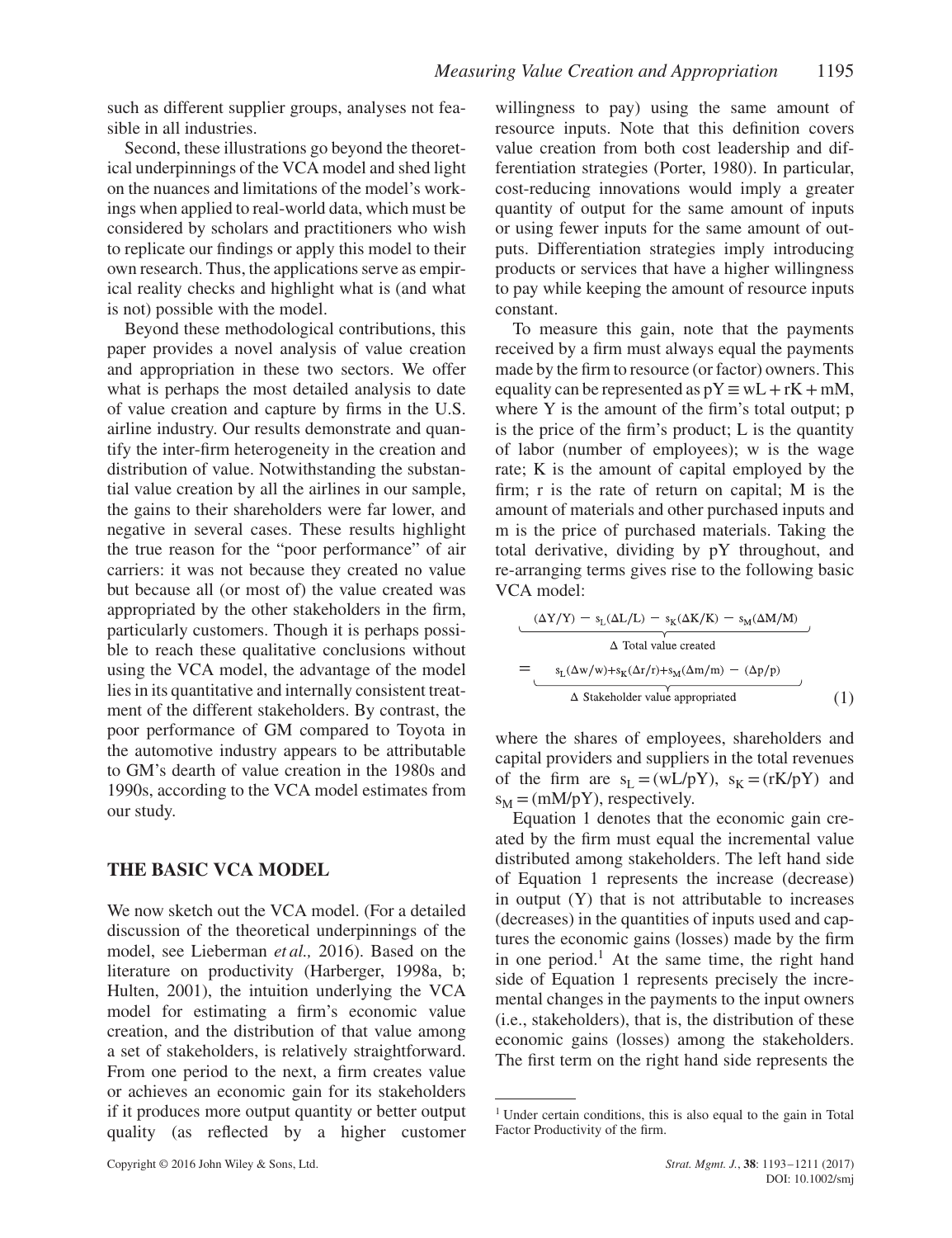value appropriated by employees; the second term the value appropriated by shareholders and capital providers; the third term represents the value appropriated by suppliers; and the last term represents the value appropriated by consumers through price reductions. Interestingly, the VCA model allows for a re-distribution of value among stakeholders (i.e., non-zero terms on the right hand side of the equation) even when there is no net economic gain in the period (i.e., the left hand side is zero).

Next, we provide two empirical applications of the VCA model in two different contexts: the U.S. airline industry and the global auto industry.

# **VALUE CREATION AND APPROPRIATION IN THE U.S. AIRLINE INDUSTRY (1980–2010)**

We analyze the U.S. airline industry over a period of three decades, from 1980 to 2010, focusing on seven major companies. The airlines sector is especially suitable for the VCA model because most of the data required to estimate Equation 1 are readily available from public sources. More specifically, airline companies present features such as relatively simple and readily available measures of output (Y) and inputs (M) used in the production process and, in general, low diversification. In addition, changes in customers' willingness to pay and stakeholders' opportunity costs are likely to be small compared to industries experiencing significant technological or quality change.

# **Data used and VCA estimation**

All the parameters in Equation 1 can be estimated by using the following data items: revenues, costs of goods sold (COGS), selling, general and administrative expenses (SG&A), total output, amount of materials and services purchased, number of employees, wages and benefits, capital employed and income taxes. These data items can often be directly obtained from Compustat with two exceptions: total output (Y) and materials and services purchased (M).

Given that information on real output (Y) and the quantity of input (M) is seldom publicly available, one possibility is to use the value added instead of total output, as we will show for the auto industry. In the case of the U.S. airlines, however, we attempt to estimate Y and M directly. Air carriers report their revenue passenger miles (RPM) each year, that is, the number of (fare-paying) passengers carried times distance flown. Hence, the RPM captures the total level of output for a single company in a given year. Therefore, we use the RPM as an estimate of Y in the model. One can obtain the average RPM price (p) by dividing the firm's total revenues for the year by the RPM.<sup>2</sup> All prices are computed in real terms using the GDP deflator (base 1980) to ensure that inflationary issues do not affect our estimates. Thus, we measure gains accruing to the consumers beyond the GDP deflator.<sup>[3](#page-3-1)</sup>

Likewise, estimating purchased quantities and purchasing costs is often difficult using secondary data. Fortunately, in the airline industry, annual data are available on each carrier's fuel inputs and costs.[4](#page-3-2) Thus, we separate the fuel from other materials purchased from suppliers (M) and we add new terms in Equation 1 to incorporate the total amount of fuel consumed (F) by a carrier in a year and its average unit cost to the airline (f). Hence, we are able to isolate the most important input— fuel accounts for about 50 percent of a carrier's total purchased materials from suppliers (Grant, 2010).

In addition, airlines annually disclose the total number of seat miles that were available to passengers (ASM). The ASM is computed as the aircraft miles flown times the number of seats available for passenger use. The ASM is a rough proxy for the materials and services purchased (other than fuel) because the leasing of the aircraft, insurance, food and beverage and other transport-related expenses in a carrier tend to be a function of the number of seats flown during the year. Thus, we use the ASM to estimate the remaining inputs purchased (M). As such, M in Equation 2 only accounts for

<span id="page-3-0"></span><sup>2</sup> We are assuming that the "quality" of a revenue passenger mile does not change in the 1980–2010 period. In practice, if firms pack more seats into their aircraft or are able to operate at higher load factors, the increase in RPM is not entirely a productivity gain, as there is some reduction in the quality of the product as experienced by the consumer. Similarly, if the firm is able to upgrade its service and thereby support a higher average ticket price, this shows up in our analysis as a price increase when in fact it is an increase in product quality. When changes in quality are substantial, an alternative approach based on revenue (or value added), combined with price deflators that adjust for changes in quality (as illustrated in the automobile section below) should be used.

<span id="page-3-1"></span><sup>&</sup>lt;sup>3</sup> In industries where average price cannot be obtained directly from company annual reports, government price indexes can be used as surrogates, as illustrated in the automobile case.

<span id="page-3-2"></span><sup>4</sup> <http://www.transtats.bts.gov/fuel.asp> (retrieved December 2011).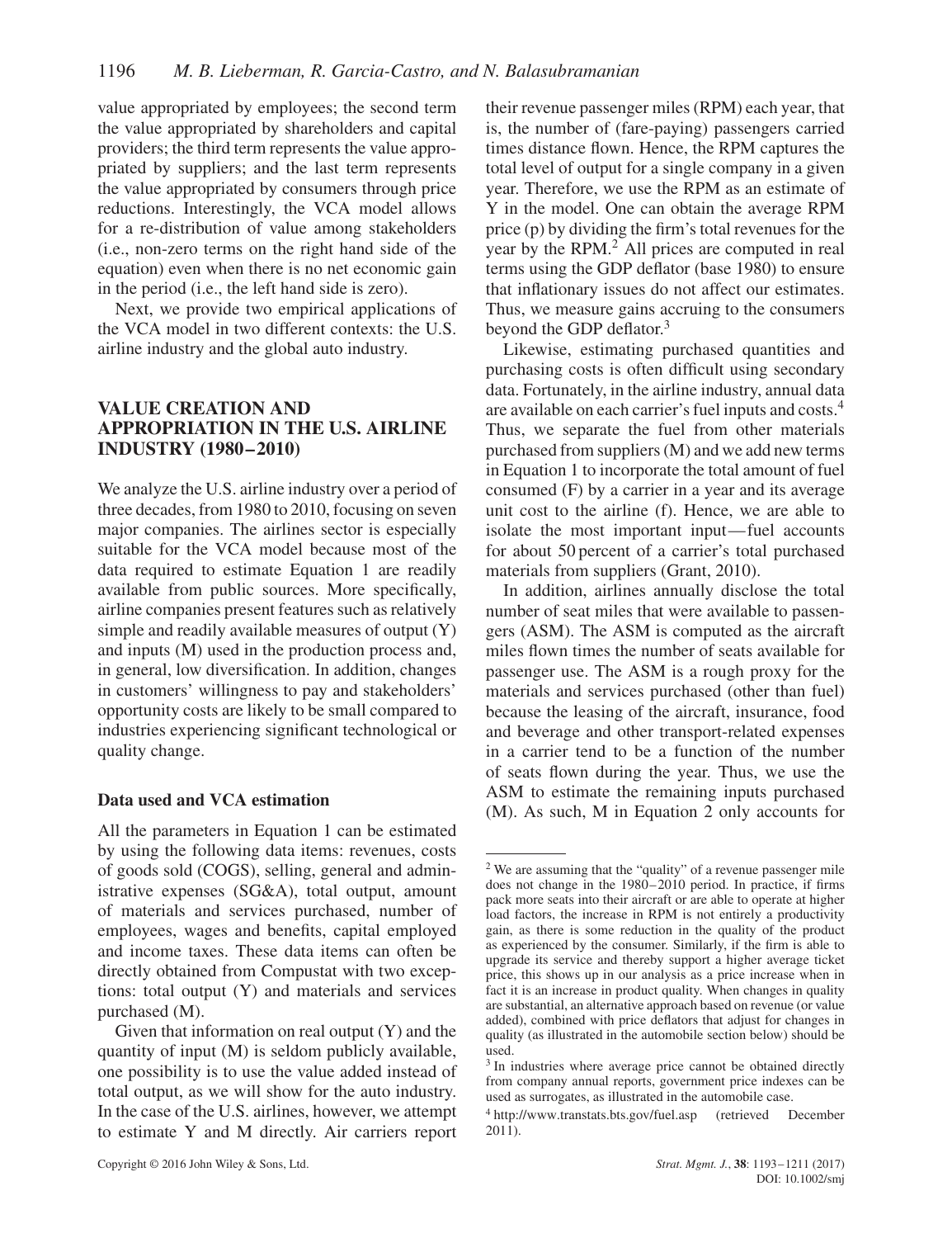the non-fuel purchased goods and services. The average (m) is computed by dividing the total cost of materials and services purchased, excluding fuel, (COGS+SG&A-fuel costs-wages and salaries) by the ASM. After adding the fuel component, Equation 1 is re-arranged as follows:

$$
(\Delta Y/Y) - s_L (\Delta L/L) - s_K (\Delta K/K)
$$
  

$$
- s_F (\Delta F/F) - s_M (\Delta M/M) = s_L (\Delta w/w)
$$
  

$$
+ s_K (\Delta r/r) + s_F (\Delta f/f) + s_M (\Delta m/m)
$$
  

$$
- (\Delta p/p)
$$
 (2)

#### **Airline company estimates**

Table 1 present the VCA estimates of economic gains (VT) and stakeholder value appropriation (VL, VC, VF, VM and VK) for seven major U.S. carriers from  $1980$  to  $2010<sup>5</sup>$  $2010<sup>5</sup>$  $2010<sup>5</sup>$  To facilitate a comparison across years, all estimates in Table 1 and in the Appendix have been computed in real terms using 1980 dollars. The VCA estimates are shown as log differences in percentages.<sup>[6](#page-4-1)</sup> The figures in the last column are simple averages across the seven airlines.

# *Total economic gains (VT)*

All seven carriers managed to create economic gains within each decade, with the marginal exceptions of Alaska and US Airways in the 1980s. Moreover, the rate of gain has been increasing for virtually all the carriers over the three decade intervals distinguished in the table.

The period following the US Airline Deregulation Act of 1978 was characterized by a wave of new entrants and an upsurge in price competition. Total ASM in the industry—a measure of installed capacity—almost doubled from 433 to 733 billion from 1980 to 1990. As a result, most airlines incurred massive losses, causing widespread bankruptcy—150 air carriers went bust between 1978 and 1988 (Grant, 2010). Thus, overcapacity

reduced airlines' efficiency, and the competitive pressure following deregulation squeezed profitability for those fortunate enough to survive. In general, it took some time for the airlines to fully understand the impact of deregulation, and how to respond to it. Compounding the problem, the U.S. economy fell into recession in the second half of 1990, undercutting airline resource utilization and industry productivity measured in that year. Therefore, in our calculations some of the post-deregulation gains achieved by the airlines may be shifted forward into the subsequent period (1990–2000).

The widespread economic gains of the most recent decade (2000–2010) can be attributed to a combination of technological changes (e.g., electronic tickets, more fuel-efficient planes), the adoption of lean, low-cost business models, and the increased shareholder pressures to restore profitability after years of poor performance. Indeed, the decline in travel following the 9/11 terrorist attacks, and subsequent hikes in oil prices, made the 2000–2010 period particularly difficult for many airlines. Significant restructuring took place, including numerous bankruptcies. Perhaps in response to these pressures, most airlines in this period achieved their highest economic gains of the three decades shown in the table. Even so, airline shareholders and employees saw little or no benefit in this period, given that about half of the total gain was captured by upstream firms in the supply chain for fuel.

Notwithstanding these industry-wide trends, there are noticeable differences across carriers, reflecting, in part, heterogeneity in business models. Perhaps surprisingly, the economic gains for Southwest (SWA) in the 1980–2010 period appear to be lower than those of legacy carriers such as AMR, Delta, or United. The main reason is that SWA's strong competitive advantage was built around its low-cost model which was firmly established in the 1970s; being a highly efficient air carrier in 1980, the space for further improvements in SWA was comparatively limited. (We provide supporting evidence in Garcia-Castro *et al.* [] and Lieberman *et al.* [2016].) Alaska and US Airways, laggards in the 1980s, subsequently achieved major gains. These two airlines recovered from initial problems in adapting to deregulation, but many rivals (omitted from Table 1 sample of survivors) were less fortunate. One major carrier, Eastern Airlines, eked out a small economic gain of two percent in

<span id="page-4-0"></span><sup>5</sup> Further details, including all the data used for the estimation as well as all the computations are detailed in the Appendix, using Southwest Airlines as a representative company.

<span id="page-4-1"></span> $6$  As is evident from Equations 1 and 2, both sides of these equations are ratios or percentages. However, these could be converted easily to real dollar gains. We illustrate this in the bottom half of Panel B in the Appendix, where we present real dollar gains for SWA, obtained by multiplying the percentage increases throughout by revenues.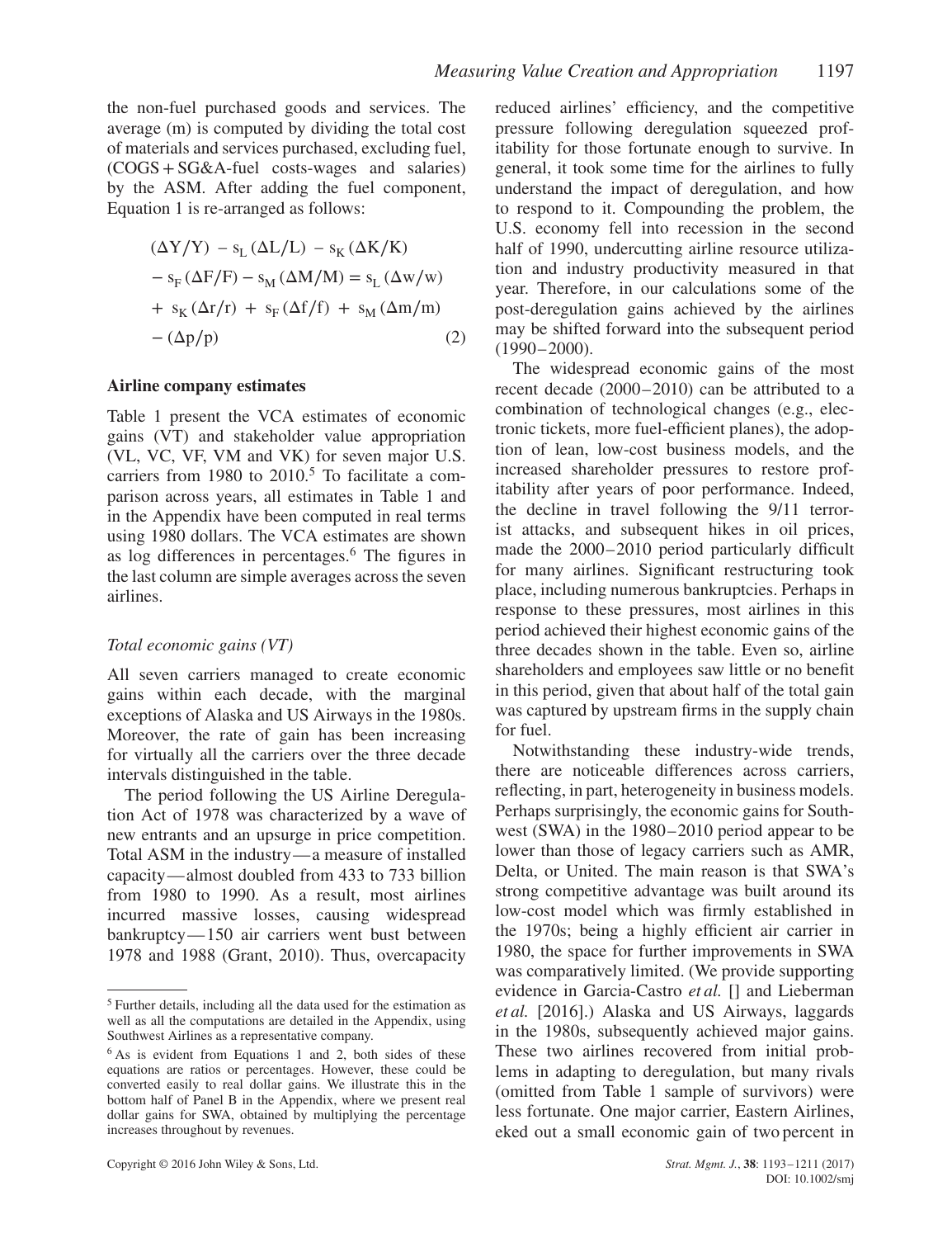|              |                          | <b>SWA</b> | AMR     | Delta   | United  | Alaska  | Cont    | US Air  | AVG     |
|--------------|--------------------------|------------|---------|---------|---------|---------|---------|---------|---------|
| 1980 to 1990 |                          |            |         |         |         |         |         |         |         |
| <b>VT</b>    | <b>Economic gains</b>    | 5.8        | 13.3    | 22.2    | 5.7     | $-1.6$  | 12.1    | $-1.3$  | 8.0     |
| VL           | Gains to employees       | 2.5        | $-9.7$  | 7.3     | $-5.4$  | $-3.3$  | $-13.5$ | $-11.4$ | $-4.8$  |
| <b>VC</b>    | Gains to customers       | 26.1       | 26.8    | 13.2    | 13.6    | 1.6     | 20.2    | 24.4    | 18.0    |
| VF           | Gains to fuel suppliers  | $-11.0$    | $-12.0$ | $-12.2$ | $-11.9$ | $-12.9$ | $-11.7$ | $-0.6$  | $-10.3$ |
| <b>VM</b>    | Gains to other suppliers | 7.9        | 6.2     | 10.1    | 9.3     | 13.9    | 20.6    | 2.6     | 10.1    |
| VK           | Gains to capital (b/tax) | $-19.7$    | 2.0     | 3.8     | 0.1     | $-0.9$  | $-3.4$  | $-16.3$ | $-4.9$  |
| 1990 to 2000 |                          |            |         |         |         |         |         |         |         |
| <b>VT</b>    | <b>Economic gains</b>    | 17.5       | 21.3    | 22.8    | 18.9    | 33.2    | 24.5    | 35.0    | 24.7    |
| VL           | Gains to employees       | 4.0        | 9.6     | 2.7     | 11.0    | 1.7     | 2.7     | 8.1     | 5.7     |
| <b>VC</b>    | Gains to customers       | 8.1        | 12.5    | 17.9    | 14.6    | 36.9    | 21.6    | 25.1    | 19.5    |
| VF           | Gains to fuel suppliers  | $-3.0$     | $-3.5$  | $-2.0$  | $-2.7$  | 0.6     | $-9.8$  | $-0.5$  | $-3.0$  |
| <b>VM</b>    | Gains to other suppliers | $-3.0$     | $-1.8$  | 5.8     | 2.7     | 2.8     | 8.5     | $-8.8$  | 0.9     |
| VK           | Gains to capital (b/tax) | 11.4       | 4.6     | $-1.6$  | $-6.7$  | $-8.8$  | 1.4     | 11.1    | 1.6     |
| 2000 to 2010 |                          |            |         |         |         |         |         |         |         |
| <b>VT</b>    | <b>Economic gains</b>    | 26.5       | 31.0    | 33.7    | 35.9    | 45.3    | 26.8    | 30.4    | 32.8    |
| VL           | Gains to employees       | 12.1       | 4.8     | $-1.7$  | 2.8     | 9.6     | 6.1     | $-7.9$  | 3.7     |
| <b>VC</b>    | Gains to customers       | 6.6        | 20.5    | 10.9    | 15.7    | 29.1    | 12.2    | 23.5    | 16.9    |
| VF           | Gains to fuel suppliers  | 19.2       | 16.7    | 17.6    | 14.8    | 10.2    | 17.5    | 14.0    | 15.7    |
| <b>VM</b>    | Gains to other suppliers | $-3.2$     | $-8.5$  | 2.5     | $-13.3$ | $-22.3$ | $-2.4$  | $-4.1$  | $-7.3$  |
| VK           | Gains to capital (b/tax) | $-8.0$     | $-2.4$  | 4.5     | 16.0    | 18.7    | $-6.6$  | 4.9     | 3.9     |

Table 1. Value creation and appropriation: US Major Carriers by decade (log differences  $\%$ ).<sup>a</sup>

<sup>a</sup> The first line in bold (VT) equals the sum of the following five lines. Annual estimates for each air carrier are available from the authors on request.

the 1980s by our calculations, but facing strong pressure from labor unions, Eastern distributed an unsustainable gain of almost 40 percent to employees. (Eastern ceased operations in 1991.) Thus, given the sample selection on survival through 2010, the inter-firm heterogeneity shown in Table 1, while considerable, likely understates the full extent of differences among U.S. airlines.

# *Distribution of economic gains*  $(VL + VC + VF +$ *VM* + *VK)*

We turn now to the distribution of the economic gains shown in Table 1. Several broad patterns are evident. As in most industries, most of the value created by the airlines flowed downstream to customers. The flow of gains to customers was fairly consistent across firms and over time, suggesting the impact of ongoing competitive forces within the airline industry. By comparison, the appropriation of value by upstream fuel suppliers fluctuated in parallel to the evolution of oil prices. Value capture by employees and shareholders tended to follow more idiosyncratic patterns by company. In general, the gains to external stakeholders (customers, fuel suppliers) appear relatively homogenous across firms in the same period (i.e., depend more on industry-wide factors) whereas the gains to internal stakeholders appear more heterogeneous across firms (i.e., depend more on firm-specific factors).

Below, we analyze each stakeholder group separately. Although we interpret Table 1 in light of firm and industry developments, it is important to recognize that the VCA computations are purely descriptive; we cannot make any claim of causality for our interpretations.

*Customers.* Customers benefited from intense industry rivalry and persistent excess capacity, which provoked substantial price cuts over the three decades. On average, the estimates in Table 1 show a fairly consistent gain to customers on the order of 18 percent per decade (or equivalently, a decline of about 2% per annum in real ticket prices). This gain to customers (VC) amounts to more than 80 percent of the incremental value created by the airlines (VT) over the sample period. Nevertheless, significant variation is evident by carrier. SWA, for example, emerged after deregulation as an interstate operator with low ticket prices, and the firm delivered higher than average gains to customers in the 1980s. More recently, though, SWA increased prices relative to competitors, and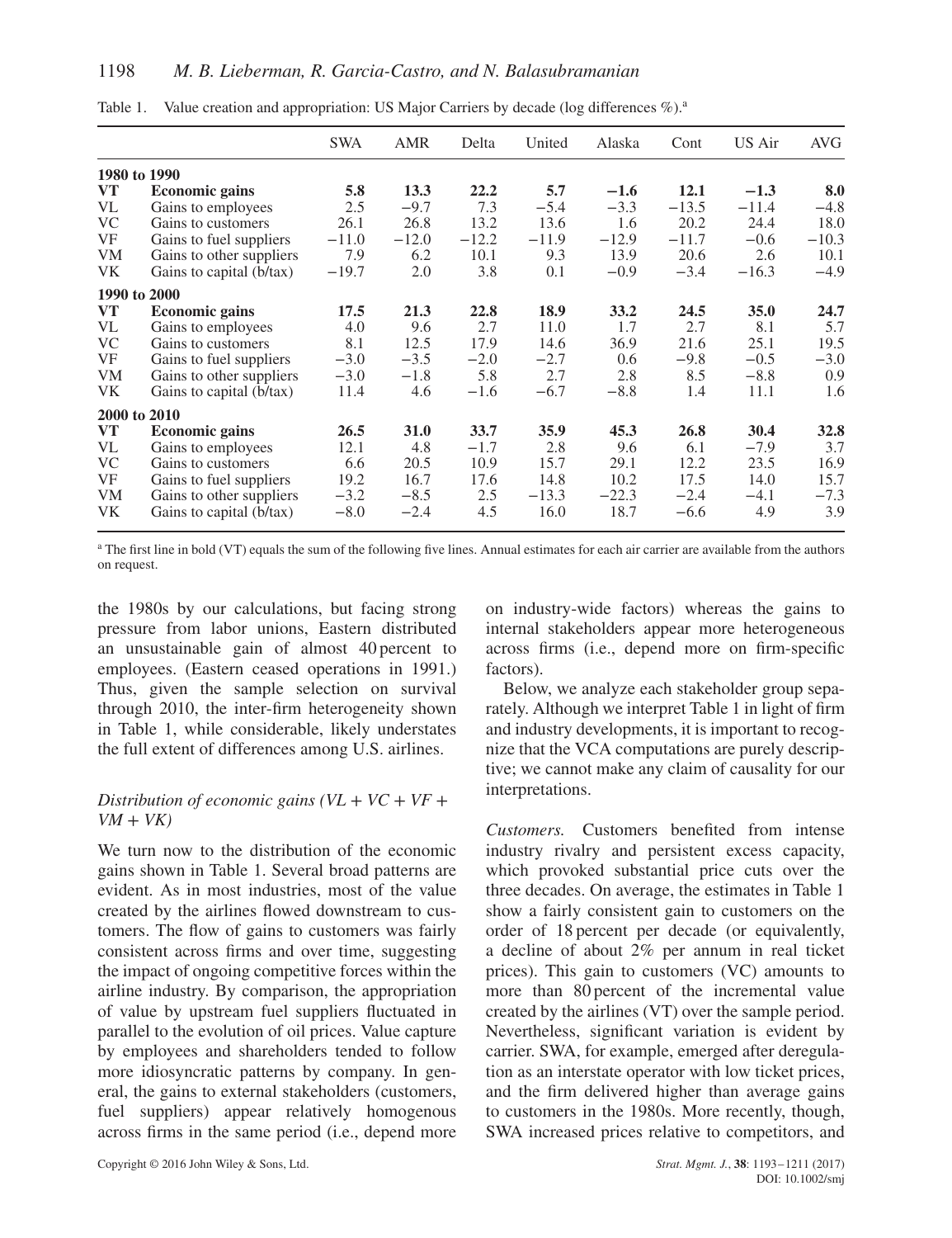of the seven airlines in Table 1, SWA shows the smallest gains to customers in the period after 2000.

*Fuel suppliers.* Gains to fuel suppliers differ widely by decade. The negative values in the 1980–1990 and 1990–2000 periods coincide with a 20-year decline in oil prices following the abrupt rise provoked by the oil shock of 1979, which increased oil prices to \$39 per barrel. Yet by the end of the 1990s oil prices were below \$20 per barrel. In the next decade the trend reversed, and fuel suppliers appropriated approximately half of the total economic gains made by the airlines in the 00–10 period, as the U.S. average nominal price of a barrel of oil increased from \$16.56 in 1999 to  $$71.21$  $$71.21$  $$71.21$  in 2010.<sup>7</sup> While some of this value may have been captured by refiners, presumably most of it flowed further upstream as economic rents to primary oil producers.

These patterns are common to all the airlines, and it seems reasonable to conclude that the major U.S. carriers have only limited bargaining power against oil suppliers. The small differences across carriers in Table 1 may be attributed to different firm-level strategies in forward purchases and hedging against short-term oil price fluctuations or changes in the mix of fuel-efficient aircrafts (Grant, 2010: 518–533). These findings serve as a reminder that despite the emphasis in the strategic management literature on the role of bargaining power in determining value capture, basic market forces also have an important role. While the power of OPEC and the ability of airlines to negotiate hedging strategies may have had some impact, the diversion of value in the airline industry—away from fuel suppliers after 1979, and back toward them after 1999—was likely determined mostly by shifts in market price.

*Other suppliers.* Non-fuel suppliers include aircraft manufacturers (i.e., Boeing, Airbus, Embraer), aircraft leasing companies, and providers of a range of services, including maintenance and landing rights, food and beverages, advertising and promotion, and insurance. This rather heterogeneous stakeholder group, as a whole, captured incremental value in the 1980–1990 period but lost a significant share of the total value created in the last analyzed decade (2000–2010). The fierce competition for new orders between Boeing and Airbus during 2002–2005 (when their order book was low) and the entry of new players such as Embraer in the regional jet segment may partly explain why airlines have been able to recently contain and reduce these costs. Even so, given our assumption that non-fuel inputs are pegged to each airline's ASM, the estimates in Table 1 of gains to other suppliers are linked to the ratio, RPM/ASM, known in the industry as the load factor. Load factors generally fell in the 1980–1990 decade, given the growth of excess capacity following deregulation and the 1990 recession, and they rose sharply in the 2000–2010 period as airlines took strong action to reduce fuel consumption per passenger and minimize costs.

*Employees.* Employees as a group were able to appropriate only a small portion of the total incremental value generated by the airline companies. While SWA displays positive gains to employees over the entire three-decade period, employee gains in all other airlines show mixed signs. These findings suggest that differences across firms in the internal management of firm-unions relationships do matter. Real wages and salaries typically fell in the post-deregulation environment of the 1980s, reflecting airline efforts to rein-in costs as the industry became more competitive. Later, in the 2000–2010 period, three of the airlines in Table 1 (Delta, United and US Airways) declared bankruptcy to restructure their contracts; these airlines show the lowest gains to employees in that decade (as well as some of the highest gains to capital). Indeed, the two carriers that combined bankruptcy with takeovers (Delta, which merged with Northwest in 2008, and US Airways, which merged with America West in 2005) are the only airlines in that period with negative gains to employees (-1.7 and -7.9%, respectively). This is consistent with previous empirical research positing that takeovers create value for target firm' shareholders but are detrimental to other constituencies such as employees (Conyon *et al.,* 2001; Shleifer and Summers, 1988).

SWA has distributed more value among its employees and in a more consistent way year over year than any other major carrier. This finding is supported by previous research that highlights Southwest's idiosyncratic way of dealing with its employees (Gittell, 2005). It is interesting to note that Southwest, once a low-cost/low price discount

<span id="page-6-0"></span><sup>7</sup> [http://inflationdata.com/inflation/inflation\\_rate/historical\\_oil\\_](http://inflationdata.com/inflation/inflation_rate/historical_oil_prices_table.asp) [prices\\_table.asp](http://inflationdata.com/inflation/inflation_rate/historical_oil_prices_table.asp)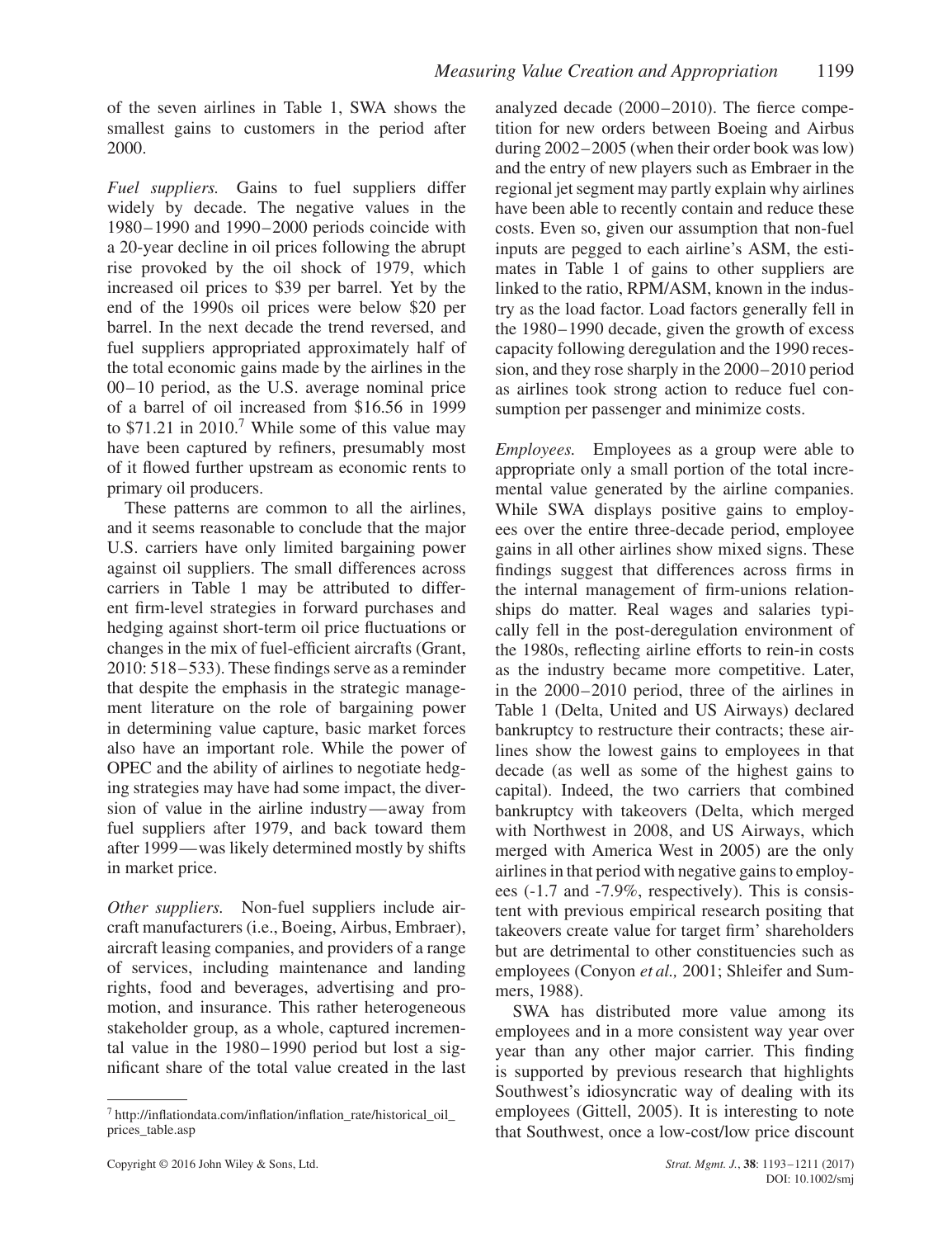carrier, has evolved to have the highest labor costs in the industry (Wall Street Journal, 2011).

*Shareholders and other capital providers.* Shareholders and other capital providers' gains have been quite small relative to the *total* value creation. We can get a rough sense of the distribution of the total gains, on average across the seven airlines over the three decades, by adding figures in the last column of Table 1 and dividing by the total economic gain. This exercise implies that 83 percent of the total gain went to customers, seven percent to employees, four percent to fuel suppliers, six percent to other suppliers, and less than one percent to capital providers. This distribution varies considerably by decade and across the individual carriers. Nevertheless, it raises the question: why did shareholders, the "residual claimants" of the firm, appropriate so little of the total gain?

As we have discussed, persistent excess capacity and relatively high fixed costs led to intense rivalry among airlines over the period of our sample, which promoted the flow of value to customers. Similarly, the bargaining power of employees and some outside suppliers promoted the flow of value to those stakeholders. In general, these customer and supplier gains can be explained by standard industry analysis (Bain, 1959; Porter, 1980; Tirole, 1988), including supply and demand conditions and market structure elements such as number of sellers and buyers, concentration, cost structures, product differentiation, and barriers to entry. Given the characteristics of the airline industry, it is well-known that industry profitability has been traditionally low (Grant, 2010: 67). In this sense, it is not surprising that little of the incremental value created in the airline industry has gone to capital providers.

More surprising, perhaps, are the negative gains to capital shown for SWA in 2000–2010, and particularly, 1980–1990, given that SWA is known to be a superior financial performer. How can SWA's gains to capital be negative? There are several explanations.

First, the VCA model measures *incremental gains*, not absolute levels. Interpretation of the results must be bound to the analysis of *changes* over time in value creation and capture. SWA enjoyed an unusually high financial return at the start of our sample: in 1980, SWA's net income/revenue was 13.4 percent, as compared with -2.0 percent for AMR and -0.3 percent for United. The negative gain to capital of -19.7 percent shown for SWA over the 80–90 period represents a drop from this initially-high base. (SWA's income/revenue fell to 4.0% in 1990, still better than most airlines in that recession year, recovering to 10.7% in 2000 and 3.8% in 2010.) Thus, despite SWA's negative gains to capital in Table 1, SWA continued to enjoy higher income/revenue than other airlines and was consistently profitable.

Second, SWA seems to have made a conscious decision to allocate more of its value creation to employees, perhaps at the expense of shareholders, particularly in the 2000–2010 period. SWA may have decided to invest in its employees for strategic reasons—e.g., voluntarily increasing employees' remuneration over their opportunity costs to boost morale and firm loyalty during a period of rapid expansion. There is some empirical evidence supporting this explanation (Gittell, Von Nordenfly-cht, and Kochan, 2004) and related theories.<sup>[8](#page-7-0)</sup>

This raises a third point, that the figures in Table 1 are on a "per unit" (RPM) basis and thus ignore company growth. Shareholders may have captured less profit per unit of output, but more profit overall given the growth of the firm. As the data in Table 2 make clear, SWA achieved dramatic growth of 3,756 percent in 30 years, higher than any other major carrier.

# **Cross-sectional comparisons**

The previous discussion demonstrates the importance of keeping in mind that the VCA model, as applied in Table 1, measures *incremental gains*. As we argue in Lieberman *et al.* (2016), a full analysis of value creation must take into account differences among firms in the base year, and potential value creation through growth of a superior firm. We sketch out some of these calculations here, focusing discussion on SWA.

<span id="page-7-0"></span><sup>8</sup> In recent years there have been a number of theoretical works in strategic management seeking to explain the split of value between the firm—i.e, its shareholders—and its employees (Blyler and Coff, 2003; Coff, 1999; Molloy and Barney, 2015). Coff (1999) argues that employee's value capture depends on (1) capacity for unified action, (2) access to key information, (3) replacement cost to the firm and (4) cost of exit. Molloy and Barney (2015) argue that the split depends on the type of human capital (general, required firm-specific, discretionary firm-specific or co-specialized) and the degree of competition in the labor market used to access the access the human capital. While testing such hypotheses is beyond the scope of the current paper, the VCA model presented here may offer a useful tool for empirical studies in this area.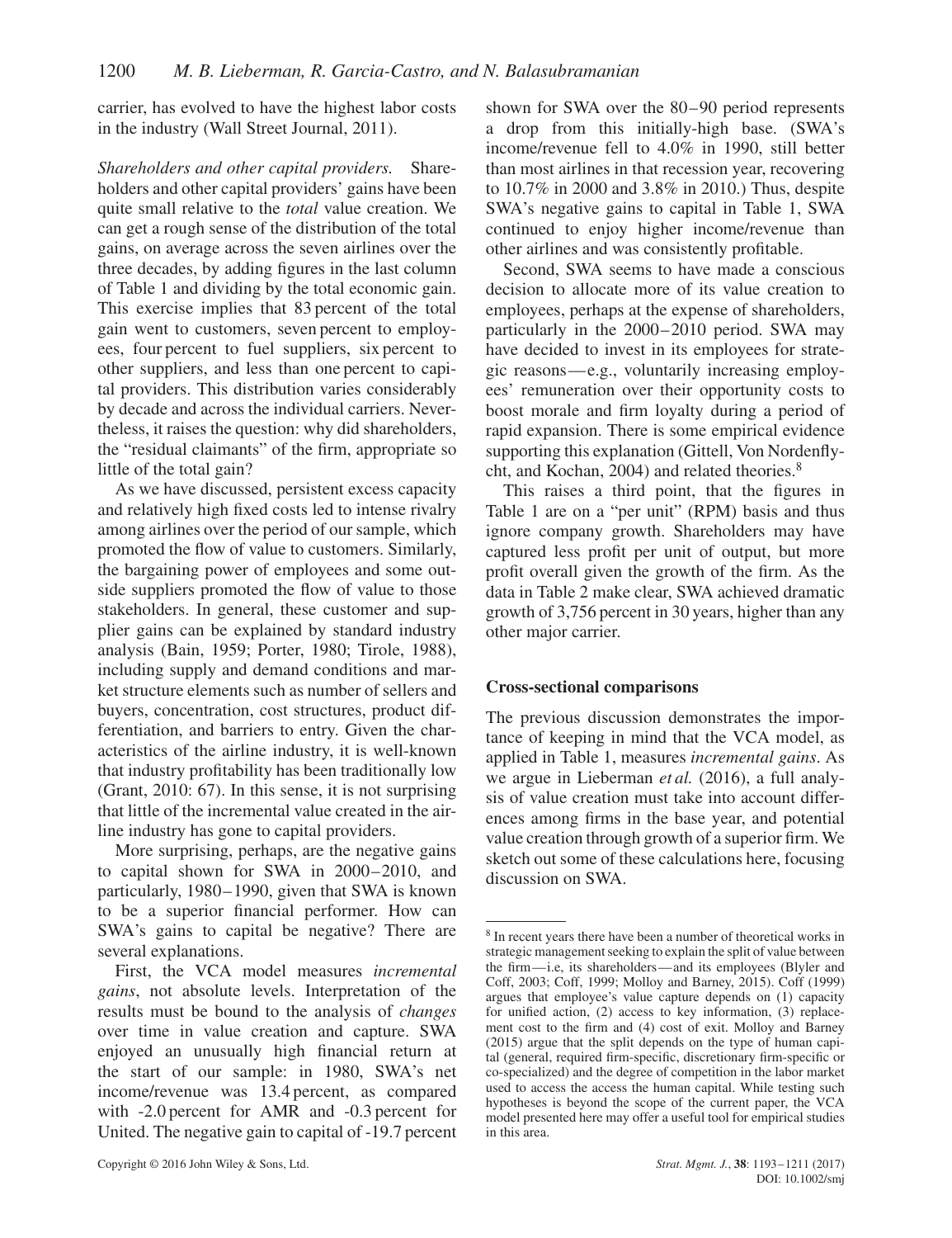|            | RPM (million) |         | RPM/employee |      |      | <b>ROA</b>   |              |         |                |
|------------|---------------|---------|--------------|------|------|--------------|--------------|---------|----------------|
|            | 1980          | 2010    | $%$ increase | 1980 | 2010 | $%$ increase | 1980 $(\% )$ | 2010(%) | change $(\% )$ |
| <b>SWA</b> | 2.024         | 78,047  | 3756         | 1.10 | 2.24 | 103          | 12.7         | 3.0     | $-9.7$         |
| <b>AMR</b> | 28,178        | 134,298 | 377          | 0.66 | 1.72 | 162          | $-2.3$       | $-1.9$  | 0.4            |
| Delta      | 26,171        | 193.169 | 638          | 0.71 | 2.42 | 242          | 4.6          | 1.4     | $-3.2$         |
| United     | 39,490        | 122,182 | 209          | 0.84 | 2.65 | 214          | 0.5          | 0.6     | 0.1            |
| Alaska     | 871           | 22,800  | 2518         | 0.54 | 1.89 | 254          | 5.4          | 5.0     | $-0.4$         |
| Cont       | 8.117         | 79,824  | 883          | 0.76 | 1.93 | 153          | 1.2          | $-2.2$  | $-3.4$         |
| US Air     | 11,156        | 69,593  | 524          | 0.74 | 1.94 | 161          | 8.4          | 6.4     | $-2.0$         |

Table 2. Comparison of RPM, RPM/employee and ROA (1980–2010)

Source: *Compustat.*

We have explained above why SWA's negative incremental returns to capital make sense: given SWA's initially-high financial return, and the firm's rapid growth, SWA shareholders did well even though unit returns were falling over time. A similar explanation accounts for the fact that the total economic gains for SWA fall below the carrier averages in Table 1. Specifically, SWA was an extremely efficient airline in 1980, the start of the sample. Over subsequent decades, as the gap between SWA and other (surviving) airlines gradually diminished, SWA's incremental value creation was lower.

Data in Table 2 point to the superior efficiency of SWA in 1980, based on output (RPM) per employee. SWA's RPM/employee was 1.10 in 1980, a ratio much higher than any other competitor—e.g., AMR (0.66), Delta (0.71), United (0.84). The relatively larger economic gains subsequently obtained by other carriers reflects the fact that SWA's early competitive advantage was slowly matched by some of its rivals, who were able to imitate some aspects of SWA's successful low cost carrier (LCC) model. As such, our results are compatible with the observation that despite losing some of its competitive edge versus rivals (Wall Street Journal, 2011), SWA's three percent ROA in 2010 was still above the industry average.

In Lieberman *et al.* (2016) we take this analysis further by directly comparing SWA versus AMR, which we take as a benchmark legacy carrier. We adapt the VCA model to make cross-sectional comparisons between the two airlines in each decadal year, thereby estimating the (hypothetical) gains that could have been achieved if AMR were instantly transformed into an airline with the efficiency profile of SWA. These calculations provide details on the gradual closing of the efficiency gap between the two carriers, similar to

what is roughly indicated in Table 2. Moreover, the calculations allow us to estimate the economic gain achieved through the rapid growth of SWA, assuming that SWA grew at the expense of less efficient carriers, represented by AMR. Although sensitive to assumptions, this "replication" gain is of similar magnitude to the economic gain shown in Table 1 for SWA. In other words, SWA created about as much economic value by expanding and displacing less efficient airlines, as it did through the incremental innovations and improvements captured in the calculations summarized in Table 1.

# **U.S. AND JAPANESE AUTOMOTIVE COMPANIES**

In this second illustration, we focus on the international automotive sector, using Toyota, GM, and Nissan as representative companies. Public financial data on these firms are available over many years, and government price indexes provide a way to gauge output price changes. The automotive companies have also been relatively undiversified, producing motor vehicles almost exclusively. (Their diversification across international borders adds a degree of complexity, which we resolve for Toyota and Nissan by limiting our analysis to operations within Japan.) Although supplier firms are critical to the success of the automotive companies, the standard financial information available on the automotive sector does not include supplier prices and quantities needed to estimate the full VCA model. (This limitation applies in most industries.)

# **Reformulation of the VCA model using value added**

To allow application of the VCA model using the available financial data on the automotive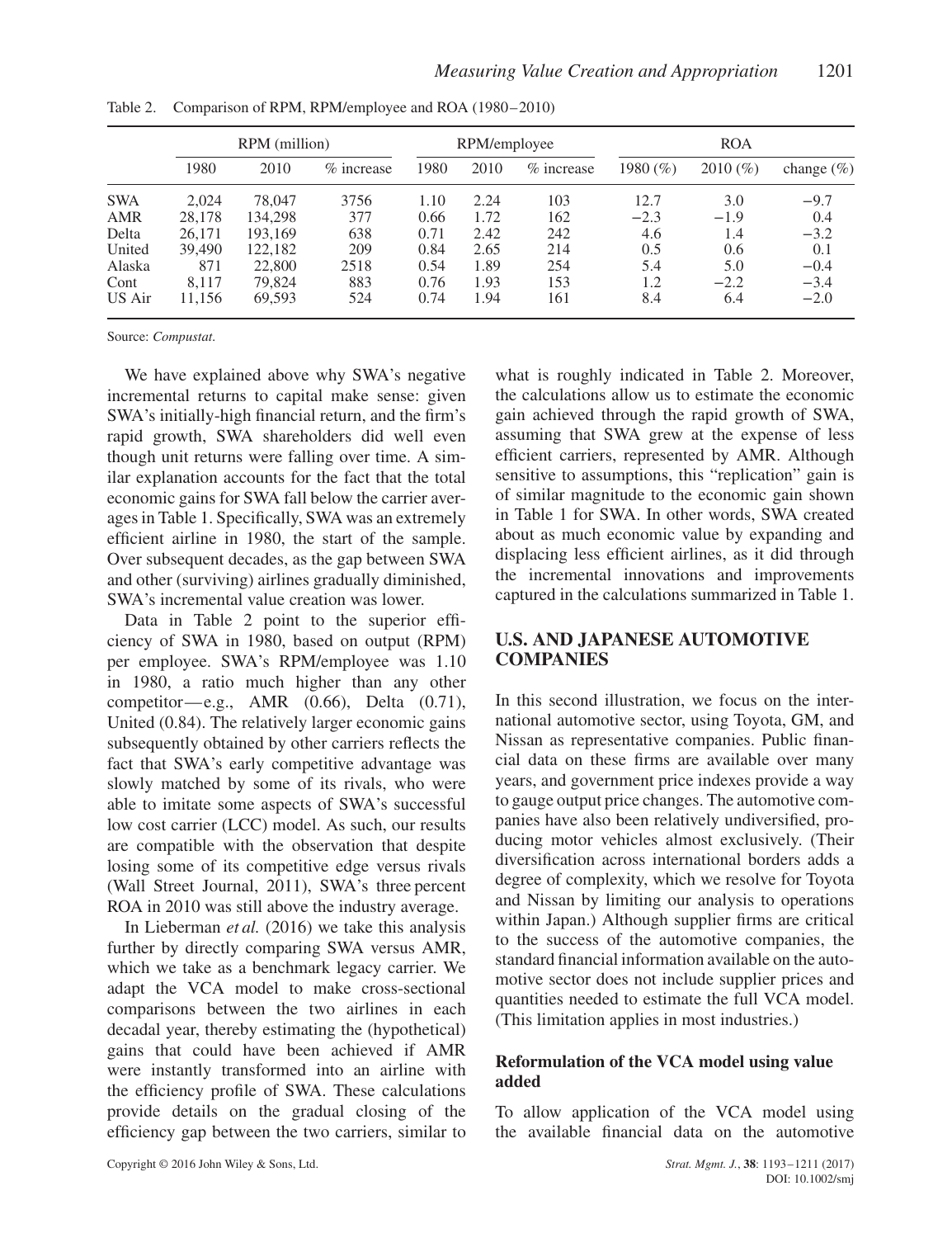companies, we reformulated the model without materials suppliers, by using 'value added' in lieu of company revenue. Value added is defined as revenue minus the cost of purchased inputs. If the total cost of these inputs is known, value added is obtained by netting out this amount from total revenue. Value added can also be computed from a firm's accounting statements by summing up the following payments: total labor compensation, depreciation and amortization, rental payments, net income after taxes, and all tax payments. Given the lack of information on purchased inputs, we follow the latter approach, reformulating the model so that revenue (pY) is replaced by nominal value added  $(pV)$ .<sup>[9](#page-9-0)</sup>

Thus, the estimated model consists of the following equation for economic gain:

$$
(\Delta V/V) - s_L (\Delta L/L) - s_K (\Delta K/K)
$$
  
=  $s_L (\Delta w/w) + s_K (\Delta r/r) - (\Delta p/p)$  (3)

where  $\Delta r$  is the change in before-tax return to capital and  $s_L$  and  $s_K$  are the labor and pre-tax capital shares of value added  $(s_L + s_K = 1)$  and V is value added computed in real terms.

This reformulation enables us to assess value creation and its subsequent distribution among customers, employees and shareholders. In our automotive analysis, we also add government as a stakeholder by deducting the change in tax payments over the period of analysis from the gains to shareholders.<sup>[10](#page-9-1)</sup> (Unlike the airline industry, where tax payments were minimal for most companies given their low profitability, tax payments in the auto industry were substantial, particularly in Japan.)

#### **Data used and VCA estimation**

We applied the VCA model represented by Equation 3 to historical data on Japanese and U.S. auto companies. V and L are obtained from the annual reports, K is computed as the sum of net plant, property, equipment, raw material, and work-in-process inventories in the case of GM, and as the sum of tangible fixed assets, raw material, and work-in-process inventories for the Japanese companies. Labor share  $(s_L)$  is computed by dividing total labor compensation (excluding stock options) by value added. Capital share is computed as a residual,  $1 - s<sub>L</sub>$ .

In the airline industry, we were able to utilize RPM as a measure of the firm's (real) output, obtaining the firm's price of output by dividing revenue by RPM. In the automotive industry, as in most industries where output is not homogeneous, we do not have any direct measure of output quantity. As a proxy, we divide the firm's value added, V, by an industry-specific price index, utilizing publicly available data on Producer Price Indexes (PPI) for motor vehicles and GDP deflators in Japan and the United States. We set all price indexes at 1.00 for the starting year in our computations (1978). For subsequent years, we compute the output price index to be the ratio of the PPI for motor vehicles to the GDP deflator. Hence, we assume that general inflation in the economy follows the GDP deflator, but changes in the firm's (quality-adjusted) output prices follow the motor vehicle PPI. Accordingly, we convert wages, capital stock and tax payments from nominal to real values using the GDP deflator; we convert value added from nominal to real using the motor vehicle PPI. Later in the paper we discuss these assumptions in greater detail.

For each of the auto companies, we applied the left-hand side of Equation 3 to estimate the incremental value created by the firm from one period to the next. We then computed the value distribution among the stakeholders denoted by the right-hand side of the equation, including the gains appropriated by labor and by customers. The balance of the value created was assigned as gains to capital before tax. We computed the gains to government as the increase in taxes from the beginning of the time period to the end of the time period.

#### **Results and analysis**

Table 3 provides our estimates of value creation and distribution for Toyota, GM, and Nissan,

<span id="page-9-0"></span><sup>9</sup> Lieberman and Chacar (1997) describe the computation of value added from company financial statements. One assumption of the reformulation is that the output price, p, also applies to value added; i.e., differential changes in materials input prices are small and can be ignored.

<span id="page-9-1"></span><sup>10</sup> More specifically, we replace the original pre-tax return to capital (rK) with  $r*K + trK$ , where  $r*$  is the after-tax rate of return and t is the tax rate. Other taxes can also be incorporated in the model such as labor-related taxes, but we focus solely on income taxes. There are several ways to estimate trK and r\*K. In this article we estimate in a first stage trK, independently from Equation 3. We compute trK simply as the increase in total taxes from one period to the next. Then, in a second stage we use Equation  $\overline{3}$  to estimate rK. Finally, we deduct the increase in taxes paid to government (trK) from the economic gains to capital before taxes (rK) to compute the economic gains to capital after taxes  $(r*K)$ , so that  $r*K = rK - trK$ .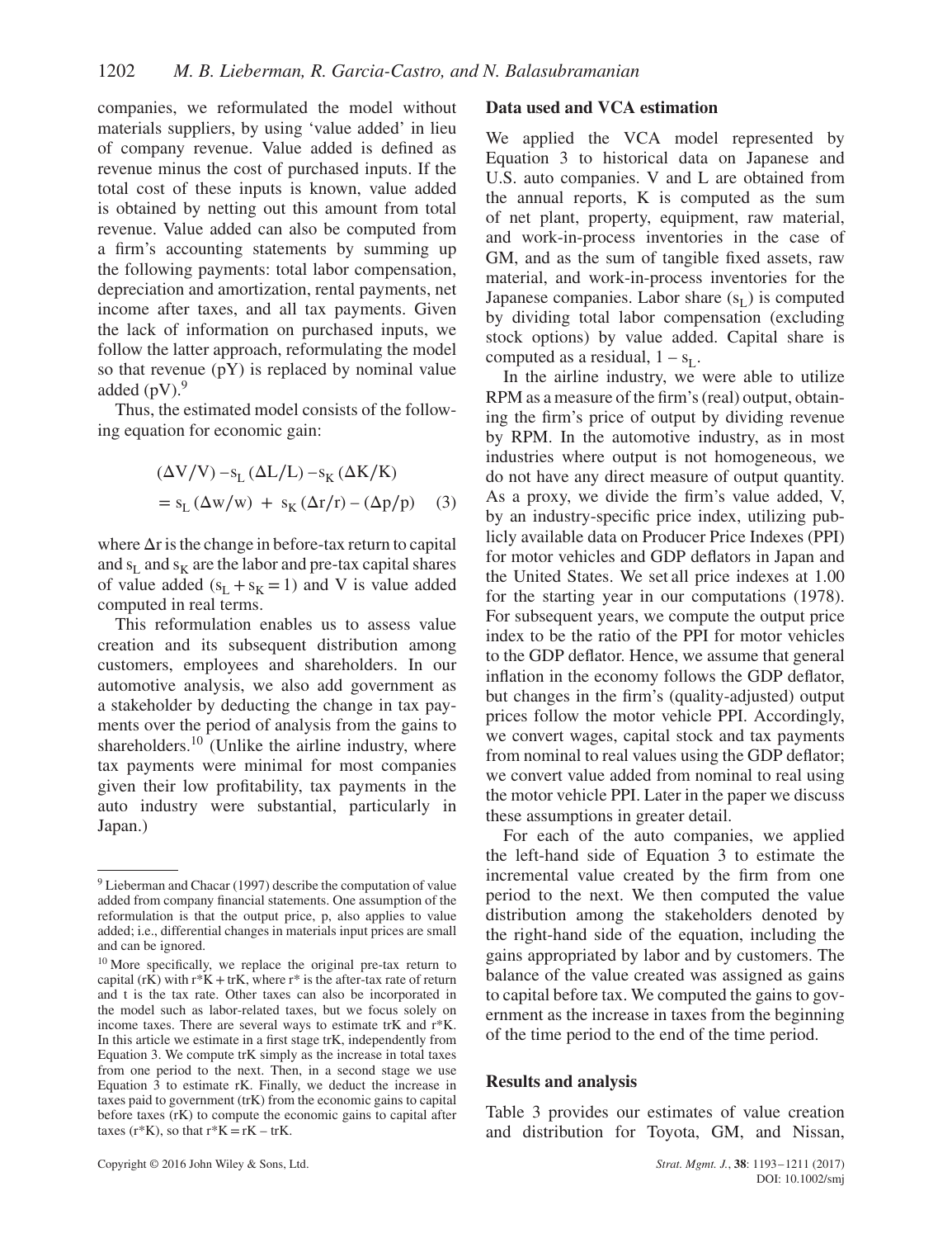|           |                               |         | 1978-1988 |         | 1988–1998 |         |           |  |
|-----------|-------------------------------|---------|-----------|---------|-----------|---------|-----------|--|
|           |                               | Toyota  | Nissan    | GМ      | Toyota    | Nissan  | <b>GM</b> |  |
| <b>VT</b> | <b>Economic gains</b>         | 34.8    | 24.5      | $-7.2$  | 35.1      | 16.0    | 4.5       |  |
| VL        | Gains to employees            | 12.5    | 14.6      | 4.5     | 14.8      | 12.5    | 29.6      |  |
| <b>VC</b> | Gains to customers            | 18.8    | 18.8      | 5.8     | 28.9      | 28.9    | 6.3       |  |
|           | Gains to capital (before-tax) | 3.5     | $-9.0$    | $-17.5$ | $-8.6$    | $-25.4$ | $-31.3$   |  |
| VK        | Gains to capital (after-tax)  | $-36.4$ | $-5.4$    | $-10.3$ | $-2.9$    | $-14.8$ | $-30.3$   |  |
| VG        | Gains to government (tax)     | 39.9    | $-3.6$    | $-7.2$  | $-5.7$    | $-10.6$ | $-1.1$    |  |

Table 3. Value creation and appropriation: Toyota, Nissan and GM (log differences  $\%$ )<sup>a</sup>

<sup>a</sup> Annual estimates for each company are available from the authors on request.

respectively, over two time periods: 1978–1988 and 1988–1998. We selected these periods because they span across decades from comparable points in the business cycle. Given the reporting of our financial data, all figures for Toyota and Nissan are limited to operations in Japan, whereas data for GM pertain to worldwide operations.

Over 1978–1998, Toyota grew rapidly and created substantial economic value through productivity gains. Based on the VCA estimates, this gain for Toyota during each of the two decades was about 35 percent. By comparison, GM's economic gains were the lowest of the three companies during this 20-year period with negative gains (-7.2%) in 1978–1988 and only marginally positive gains  $(4.5\%)$  in 1988–1998.<sup>[11](#page-10-0)</sup> Nissan's gains were intermediate between those of GM and Toyota in both periods—about 25 percent in 1978–1988 and 16 percent in 1988–1998. The data on Nissan also rule out the possibility that the difference between Toyota and GM are due to differences between Japan and the United States.

We used Equation 3 to estimate how these gains were distributed. All of the stakeholders in our analysis except shareholders (labor, government and consumers) received part of the gains made by Toyota from 1978–1988, and all but the government gained during 1988–1998. Interestingly, the largest benefits during 1978–1988 went to government. Total tax payments by Toyota were substantial, rising from 27 percent of the firm's value added in 1978 to 32 percent of value added in 1988, an amount that was nearly as large as the firm's total

labor compensation in that year. Thus, the Japanese government was a major beneficiary of Toyota's remarkable success. Capital owners did not fare very well; their returns fell as the government's rose.<sup>[12](#page-10-1)</sup> Finally, labor and consumers benefited from higher wages and lower car prices.

The pattern of value creation and distribution at GM contrasts sharply with the pattern at Toyota. GM's shareholders were particularly hard hit; they gave up even more than GM's overall economic loss. After-tax gains to capital fell by 10 percent in the first decade and 30 percent in the second. The gains captured by the government in the form of tax payments also declined. Despite the overall net destruction of value by GM, some stakeholders gained. One beneficiary was the consumer, who benefited from the decline in the real price of motor vehicles produced by GM. Another beneficiary group consisted of the employees of GM, who gained through higher wages and benefits. The positive values for these groups contrast with the sharply negative values shown for returns to capital, particularly over the 1988–1998 decade. In effect, GM created no incremental economic value but transferred substantial value from its shareholders to the firm's employees and customers.

The gains of Nissan's employees and customers were similar to those of Toyota's. Given our reliance on industry price indices to measure gains to consumers, the gains flowing from Nissan to consumers, viewed in percentage terms, are identical to those shown for Toyota. Reflecting the competition between Nissan and Toyota in the labor market, the benefits to labor, in percentages, are similar for

<span id="page-10-0"></span><sup>11</sup> A "cross-sectional" comparison of GM and Toyota in 1978 (similar to the comparison of AMR and SWA described above) suggests that GM was slightly more efficient than Toyota in 1978, but this differential is small. Hence, the large divergence in value creation between Toyota and GM (Table 3) cannot be attributed to initial differences between the two firms.

<span id="page-10-1"></span><sup>&</sup>lt;sup>12</sup> The tax computations are sensitive to the choice of the method for incorporating tax payments. Using an alternate approach resulted in somewhat higher gains to capital. In both cases, the gains to government were higher than the gains to capital.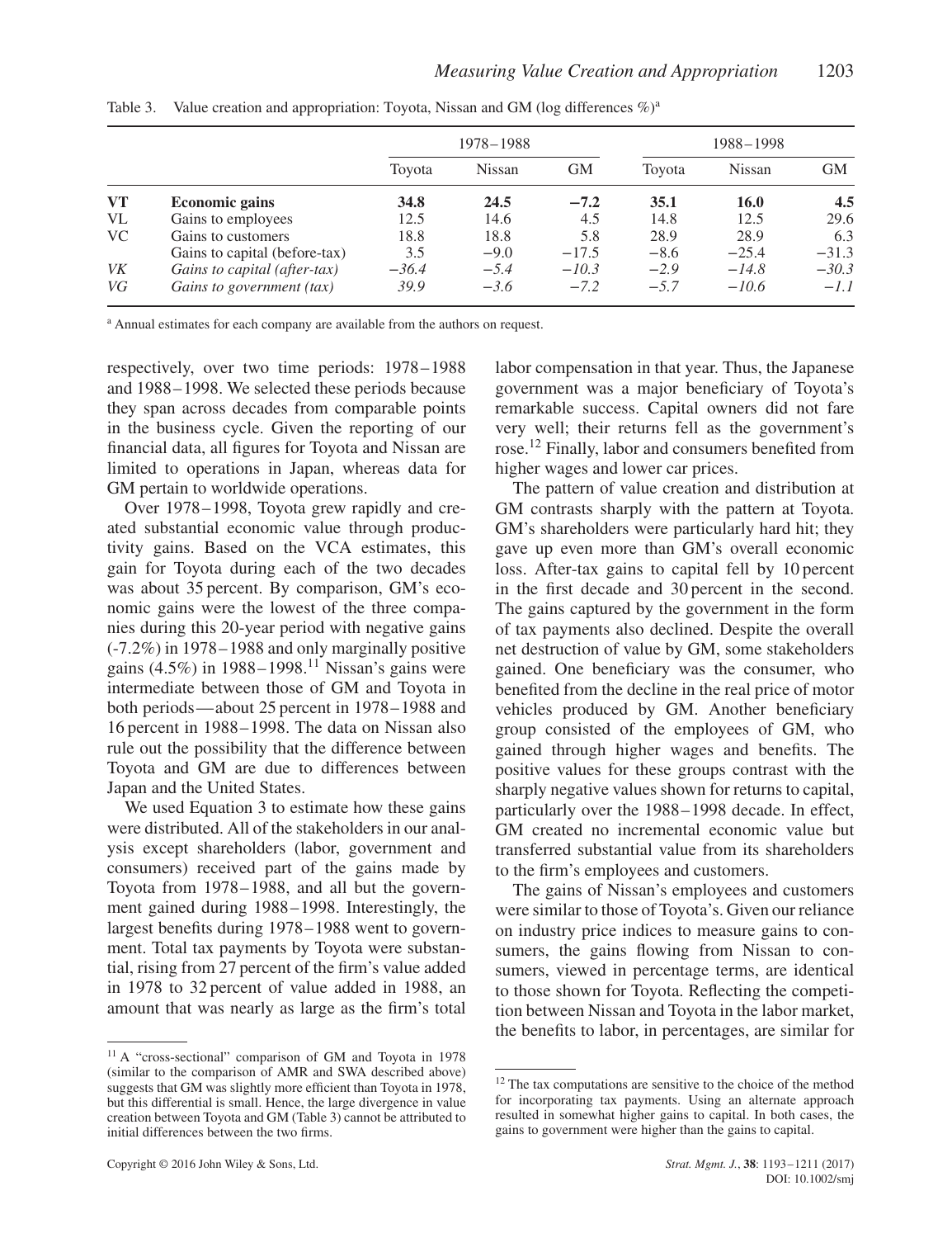both companies. Interestingly, the gains to workers at GM over the 1988–1998 period were more than twice as large as those shown for employees of the two Japanese automakers. Potentially, market forces were the main determinant of value capture by employees at Toyota and Nissan, whereas bargaining between management and labor accounted for the large employee gains at GM, despite the firm's poor overall performance.

Thus, we have illustrated how the VCA model can be applied in a diverse pair of industries, airlines and autos. To provide greater perspective on the model, we now consider its limitations as well as its broader potential for use in strategic management research.

# **LIMITATIONS OF THE MODEL**

Notwithstanding the general and flexible nature of the VCA model, it has limitations that must be carefully understood. First, the value creation indicated by the model as applied in this article is the incremental change from the prior period. Hence, the VCA estimates represent the amount of "new" economic value created and appropriated. More specifically, the calculations quantify the value creation arising from improvements and innovations made by the firm over time. In our related study (Lieberman *et al.,* 2016) we distinguish between such incremental value creation and the more standard economic concept of value as the sum of consumer and producer surplus within a given time period (e.g., one year). We also consider the dynamic value created when a superior firm displaces less efficient rivals, and we argue that a large proportion of the economic value created by SWA after 1980 was of this latter type.

Second, a variety of data limitations must be considered in applying the model and interpreting results. As our airline and automotive examples indicate, the estimates are based upon imperfect proxies, particularly those for output (Y) and input (M). In the airline industry, RPM, and, to a lesser extent, ASM, might be relatively accurate proxies, but finding valid proxies in other industries can be difficult. We have discussed the need to use value added in lieu of output in most industries, given the lack of complete data on inputs. Computation of value added at the firm level requires information on total employment, wages, salaries and benefits, which often go unreported in the United States (although they are standard accounting items in many other countries). In addition, multiple measures of Y and M are needed to apply the model to highly diversified firms with two or more major business units, rendering the method impractical for application to most such firms.

Furthermore, drawbacks and limitations of standard corporate accounting data have been widely discussed elsewhere, particularly with respect to profitability measures (e.g., Fisher and McGowan, 1983). Beyond the problems of measuring external inputs, the VCA calculations require that labor and capital be consistently measured over time (and across firms, if the model is applied in cross-section). Changes in firms' subcontracting practices or depreciation methods can violate these assumptions.

A third point relates to the difficulty of dealing with quality change, particularly in the measurement of output. In the airline industry, we assume that the quality of a passenger mile remained constant from 1980 to 2010. Although one can debate this assumption (e.g., more densely packed aircraft reduced the quality of passenger experience, whereas better entertainment systems increased it), there clearly have been no order-of-magnitude changes. In the automotive industry, where quality change has been more substantial, we deal with the issue by incorporating product-specific price deflators issued by national governments. We assume that such deflators have been calibrated to reflect a constant level of quality, based on standard economic methods such as hedonic models. (Through such calibration, price deflators convert quality changes into quantity changes.) Similar methods can be directly applied by researchers to develop firm-specific measures of quality change. Even so, the data and effort required can be substantial. As a practical matter, the VCA model seems most useful in contexts where the issue of quality change can reasonably be dealt with in the manner of our two industry case studies.

Within an industry, moreover, innovative firms may introduce superior new products that are highly valued by consumers, increasing their willingness to pay. Although the VCA model can capture this in the form or higher real output (Y) (or value added), there might be some consumer surplus enjoyed by infra-marginal buyers that the model does not capture.

Fourth, the economic gains shown in this article are *estimates* of stakeholder value appropriation.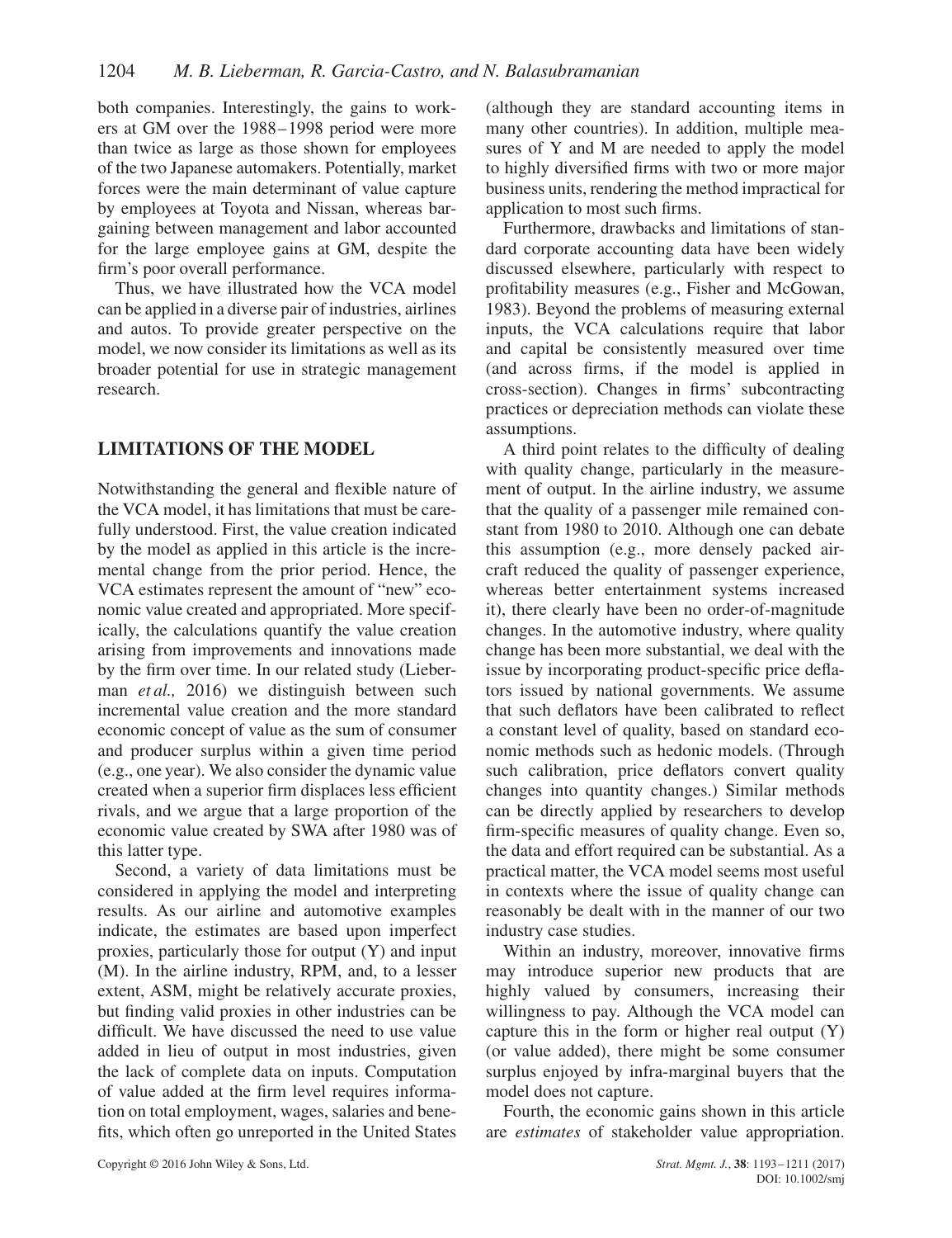Several sources of error can create a wedge between the actual economic gain and what is measured by the VCA model. An accompanying technical note (available on request) presents detailed comparisons of the true and measured values for several theoretically possible cases. Given our interest in identifying broad trends, we applied the model over relatively long intervals, avoiding the impact of year-to-year fluctuations in the data. Estimation errors (due to data imperfections and the fact that the calculations are strictly valid only for small changes) may arise when applying the VCA model to such a longitudinal panel. Computing the estimates as logarithmic changes helps to minimize this distortion, but the calculated values remain sensitive to the choice of the starting and ending year. To fit standard decades, we took 1990 as the first endpoint in our airline analysis even though the U.S. recession in that year is likely to have reduced the gains estimated for 1980–1990 and increased them for 1990–2000. A further source of error may arise from mergers and acquisitions. These can distort the VCA estimates, over- or understating economic gains from one period to the next. The calculations in Table 1 are based on data reported for the named airline in each year. An alternative approach is to consolidate the data for merging firms in the years prior to their merger.

Fifth, the VCA in its current form focuses on primary stakeholders. Yet, the model can potentially be extended to include secondary stakeholders (e.g., environmental groups) that may appropriate some economic value in its interaction with the firm. However, broad inclusion of external economies and diseconomies, such as pollution, is beyond the scope of the model.

Sixth, "spillovers" are another reason why our approach will tend to understate the extent of value creation by innovative firms. Our approach measures only the value creation that goes to the firm's own stakeholders. However, a given firm's innovations can "spill over" to other firms and their stakeholders. For instance, many auto companies have now adopted key features of the "Toyota production system" and have greatly improved their efficiency and product quality as a result. Such gains from dissemination of Toyota's production methods have gone to stakeholders of Toyota's competitors, with customers likely being the major beneficiaries. These spillovers, though fundamentally attributable to Toyota's efforts, are excluded from our estimates

of Toyota's value creation because they are not reflected within Toyota's accounting statements.

Seventh, stakeholders may capture "out of the balance sheet" economic gains such as stock market returns obtained via stock options. In some cases, these can be estimated separately from the VCA model. As such, the model only refers to economic gains reflected in the income statement and balance sheet of companies and that can be identified by the items used in the estimation. Although out of the balance sheet items can be included in ad-hoc analyses, how to incorporate them systematically in the VCA remains a challenge for future research.

Eighth, the VCA model as applied in this study captures the economic gain that arises from improvements and innovations within a firm, but it does not directly reflect the value created by growth or replication of a superior firm. In Lieberman *et al.* (2016) we show how this additional source of value creation can be estimated.

Ninth, the model treats each stakeholder group as a homogeneous class. In practice, a stakeholder group may be comprised of several heterogeneous sub-groups whose value appropriation patterns may differ. This limitation can be overcome using disaggregated data as needed—e.g., by separating managers from rank and file employees.<sup>[13](#page-12-0)</sup> However, even with such disaggregation, employees are treated as a group, which will likely not comprise the same individuals over time. Hence, we cannot ascribe value appropriation to specific individuals or sets of individuals.

Finally, there can be other limitations derived from the reformulation of the basic model to particular contexts. For instance, our use of an industry-specific output price index in the auto industry application assumes that the qualityadjusted prices of all domestic competitors are identical. Product market competition ensures that such equality is approximately met, but deviations may arise. For example, firms may undercut the prices of competitors in an effort to gain market share (or may lose share if they lag the price cuts of rivals). In this case, information on changes in market share, combined with assumptions about the elasticity linking market share and relative price, may allow the firm's price of output to be more correctly identified. Further potential adjustments relate to the firm's international domain of

<span id="page-12-0"></span><sup>&</sup>lt;sup>13</sup> Upon request, we can provide these calculations for airlines in the years after 1995, when such data are available.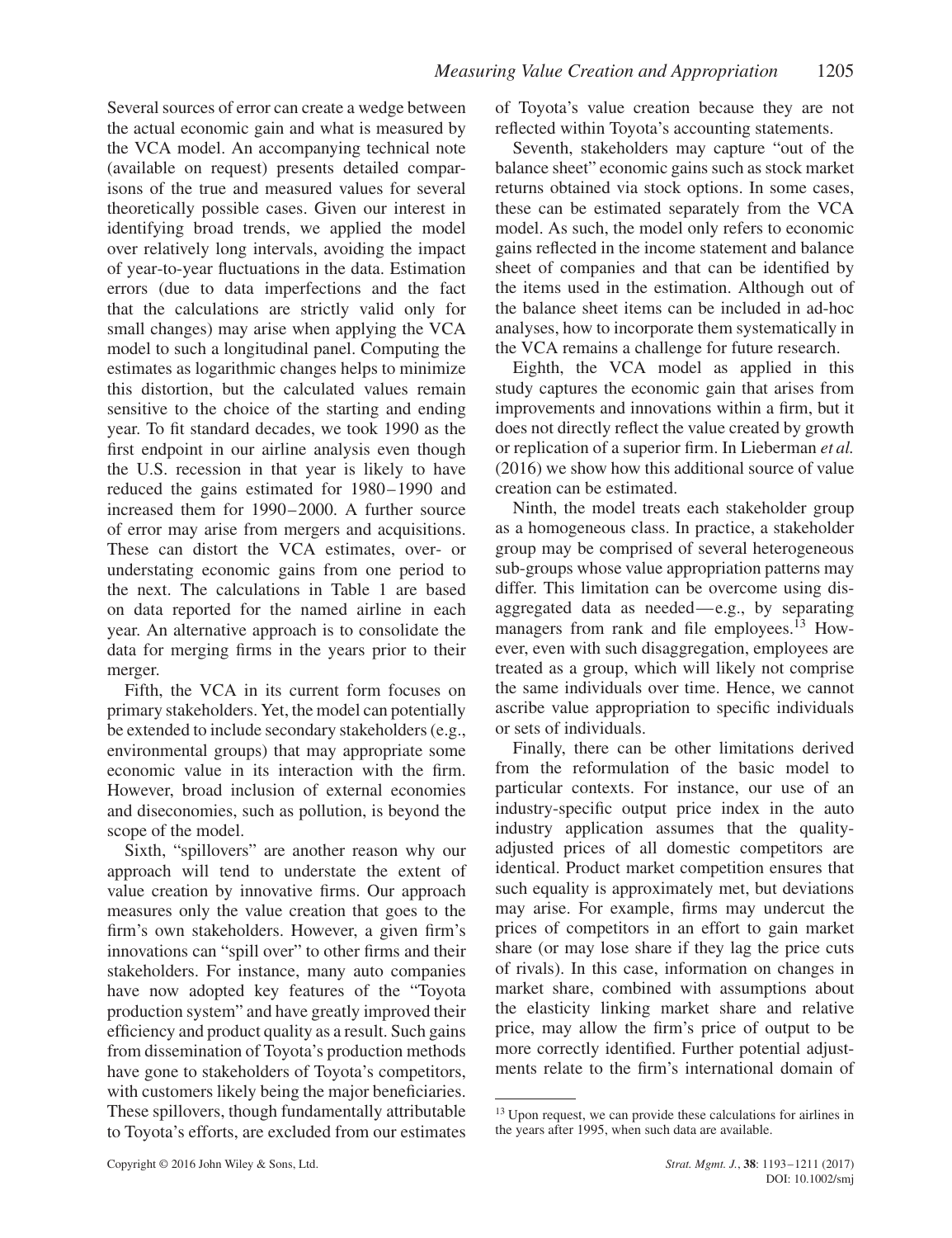operations. A full analysis of value creation must include their global operations. But doing so adds complexity; e.g., price deflators should be taken as a blend of national indexes, adjusted for exchange rates.

Despite such limitations, an imperfect estimate of value appropriation is better than no measure at all. The two industries considered in this article—airlines and autos—allow us to address or alleviate many of the limitations discussed above. These limitations rule out application of the model in many industry contexts, and they imply that one must be careful in implementing the method. Nevertheless, the approach is likely to be applicable in many industries beyond the two we have illustrated.

# **DISCUSSION AND CONCLUSION**

We close by positioning the VCA model within the broader debate of value creation and appropriation in firms. The model treats these two distinct, yet linked, processes using a consistent analytical framework. To date, much of the extant discussion of value creation and appropriation has been limited to a theoretical level. The VCA model provides a path for moving the research agenda forward by generating quantitative insights into these processes, which heretofore have been elusive.

One advantage of the model is that the data needed for estimation (quantities and prices of inputs and outputs) are available in many instances. Further, the model does not require that markets be perfectly competitive or that they be in some form of equilibrium. The payment identity holds true in all circumstances. Thus, the model is applicable to many firms and industries, subject to the caveats described in the previous section.

Additional stakeholders can be incorporated into the VCA model, should data on them be available. One simple extension is to decompose "labor" into various components, e.g., by separating out the CEO and other top management as a factor of production, or distinguishing between different supplier groups as we did for the airlines industry. Similarly, governments can be included as a stakeholder through their tax receipts, as we show in the automotive example.

With respect to validation, the estimates for the airline and automotive companies appear reasonable and in line with other estimates on component elements, which we are able to integrate into a unified framework. Our findings for the airlines are consistent with previous academic research on these carriers (Gittell, 2005; Gittell *et al.,* 2004) as well as business press accounts, lending some general validity to the methodology. Similarly, our findings on the contrast between General Motors, Toyota and Nissan confirm some commonly held notions about value creation in the auto industry and highlight the large degree of historical heterogeneity among these rival firms. The differences observed between U.S. and Japanese auto makers also hint at corporate governance cross-national heterogeneity explaining VCA variations (Aguilera and Jackson, 2003; Jacoby, 2005; La Porta *et al.,* 1998).

In both industries, our analyses strongly suggest that shareholders capture only a small fraction of the value created by a firm, with other stakeholders capturing most of the gains. Indeed, our estimates indicate that in many cases these other stakeholders were able to appropriate all of the gain at the expense of shareholders. As such, a shareholder-centric approach to studying value creation and appropriation, though insightful, is very likely to miss substantial parts of these processes (Blair, 1995).

# **Comparison with alternative methods**

The VCA model complements previous efforts to measure consumer driven value creation and consumer surplus (e.g., Priem, 2007), and more generally, stakeholder value capture (Charreaux and Desbrières, 2001; Davis and Kay, 1990). Alternative methods to estimate stakeholder value capture can be roughly divided in three main groups. First, studies in industrial organization, economics and marketing seek to estimate consumer surplus or consumer benefits in different forms (Besanko *et al.,* 2012: 330; Brynjolfsson, Yu, and Smith, 2003; Cattin and Wittink, 1982; Grennan, 2014; Pakes, 2003). These studies rely on various econometric techniques (e.g., reservation price method, hedonic pricing analysis, or conjoint analysis). These methods, while they provide a more precise analysis of customers' willingness to pay, require additional micro-data far beyond what can be found in annual financial reports.

Second, there are methods that, similar to the VCA model, rely on annual reports to estimate stakeholder value. Davis and Kay (1990) propose using added value to break out the components of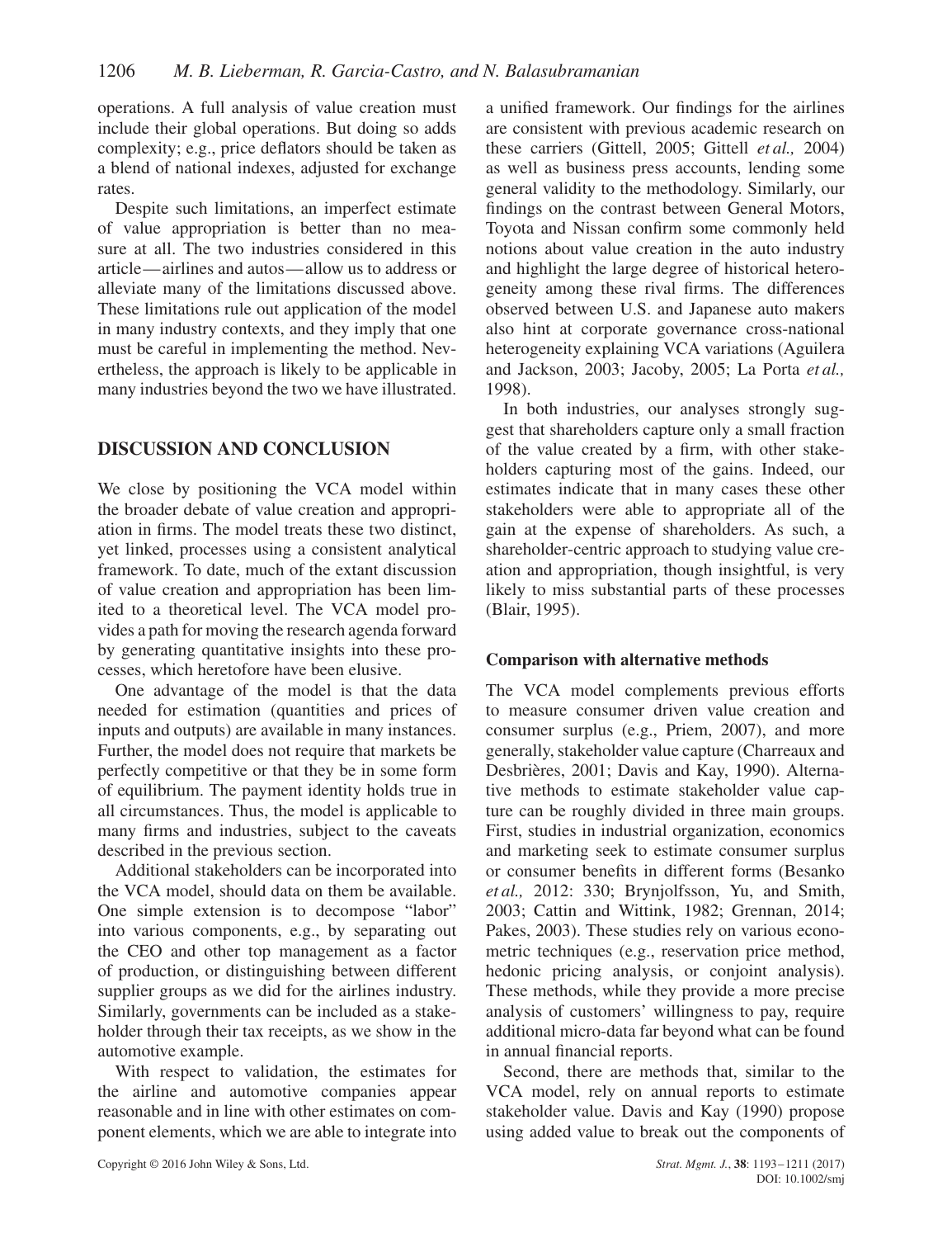corporate output, distinguishing between purchased inputs, labor costs and capital. Luffman, Witt, and Lister (1982) estimate the various inputs and outputs attributable to the firm's different stakeholders. Charreaux and Desbrières (2001) posit an enlarged definition of value—stakeholder value—and its associated measures. While these previous works have points in common with the VCA model, they are more limited than the VCA model because they typically refer to a particular company (e.g., Luffman *et al.,* 1982), are static (e.g., Davis and Kay, 1990), or require additional information beyond that typically in Compustat and similar databases (e.g., Charreaux and Desbrières, 2001). More recently, Brea-Solís, Casadesus-Masanell, and Grifell-Tatjé (2015) use index number and productivity theory to decompose profitability into activity effect and productivity change effect but, unlike the VCA model, they do not provide a general method to compute the gains captured by each stakeholder group.

Lastly, several authors rely on ad-hoc data to study patterns in value appropriation. For instance, Gittell *et al.* (2004) use detailed data from U.S. air carriers to study the evolution of employee wages and salaries, and shareholder economic gains. Blair (1995, 1998) also provides some analysis of employees' economic value captured using aggregate data on wages and salaries. One main problem with ad-hoc studies is the difficulty to compare the results obtained with other industries or firms.

# **Dynamic value appropriation**

One distinctive feature of the VCA model is that it provides incremental gains estimates. In this way, it allows a deeper exploration of the *dynamics* of value creation and capture. In a dynamic setting, value capture and capability development has been argued to *coevolve* because the knowledge asymmetry needed to create rent grants the owner of the resource bargaining power (Blyler and Coff, 2003; Coff, 2010). Coff (2010) identifies three distinctive stages— founding capability, capability development and maturity stage—of capability generation and value capture, arguing that the regime of value appropriation is affected by these stages. Consider again the case of SWA, whose point-to-point LCC business model relies extensively on its highly productive and engaged workforce: SWA's labor productivity in the 90s was much higher than legacy carriers (Table 2) as a result of some unique capabilities to execute lean operations, maintain low costs, keep high aircraft utilization, etc. Because SWA employees' contribution to co-generate and co-develop these capabilities was critical, they were able to capture over time a higher fraction of value than employees of competing firms (Table 1). A more dynamic perspective evidences that SWA employees' value appropriation has accelerated over time (Table 1). SWA employees' gains increased by a scant 2.5 percent from 1980–1990, four percent from 1990–2000, and 12.1 percent from 2000–2010. This increasing pattern is consistent with Coff's (2010) argument that key stakeholders push for more favorable contracts as the value creation potential of a capability becomes more apparent. By the early 1990s, the superiority of SWA's business model was well established, and the value created by this carrier blossomed, leading to a higher fraction of value flowing to employees.

A different dynamic story can be seen at GM, where employees appropriated many times more than the total incremental value created by the company during 1988–1998 (29.6% gain to employees compared to 4.5% total gain). This employee gain was also much higher compared to the previous decade (4.5% in 1978–1988). Surprisingly, this large transfer to employees occurred during a period when GM's market share declined in the United States (46% in 1978, 35% in 1988, and 29% in 1998 according to Wards Auto data). A likely explanation lies in the near-zero increase (∼0.25% per year) in average real wage from 1978 to 1991, which was a result of GM's response to loss of market share precipitated by the entry of Japanese auto manufacturers. This long period of wage-stagnation, combined with the turnaround after the 1991–1992 recession, perhaps motivated the UAW in the mid and late 1990s to demand a greater share of economic gain (e.g., there was a 54-day UAW strike against GM in 1998). GM's low total value creation meant that the large gain to labor came at the expense of shareholders. This, in turn, may have impeded future capital investment, contributing to the firm's decline into bankruptcy in 2009. GM's case is similar to that of Eastern Airlines, where a large appropriation of value by unionized employees in a firm with little incremental value creation led to bankruptcy.

Another dynamic effect in value capture is to be found in changes in factor markets. The reduction in international oil prices due to geopolitical factors led to a generalized decrease of -10 percent on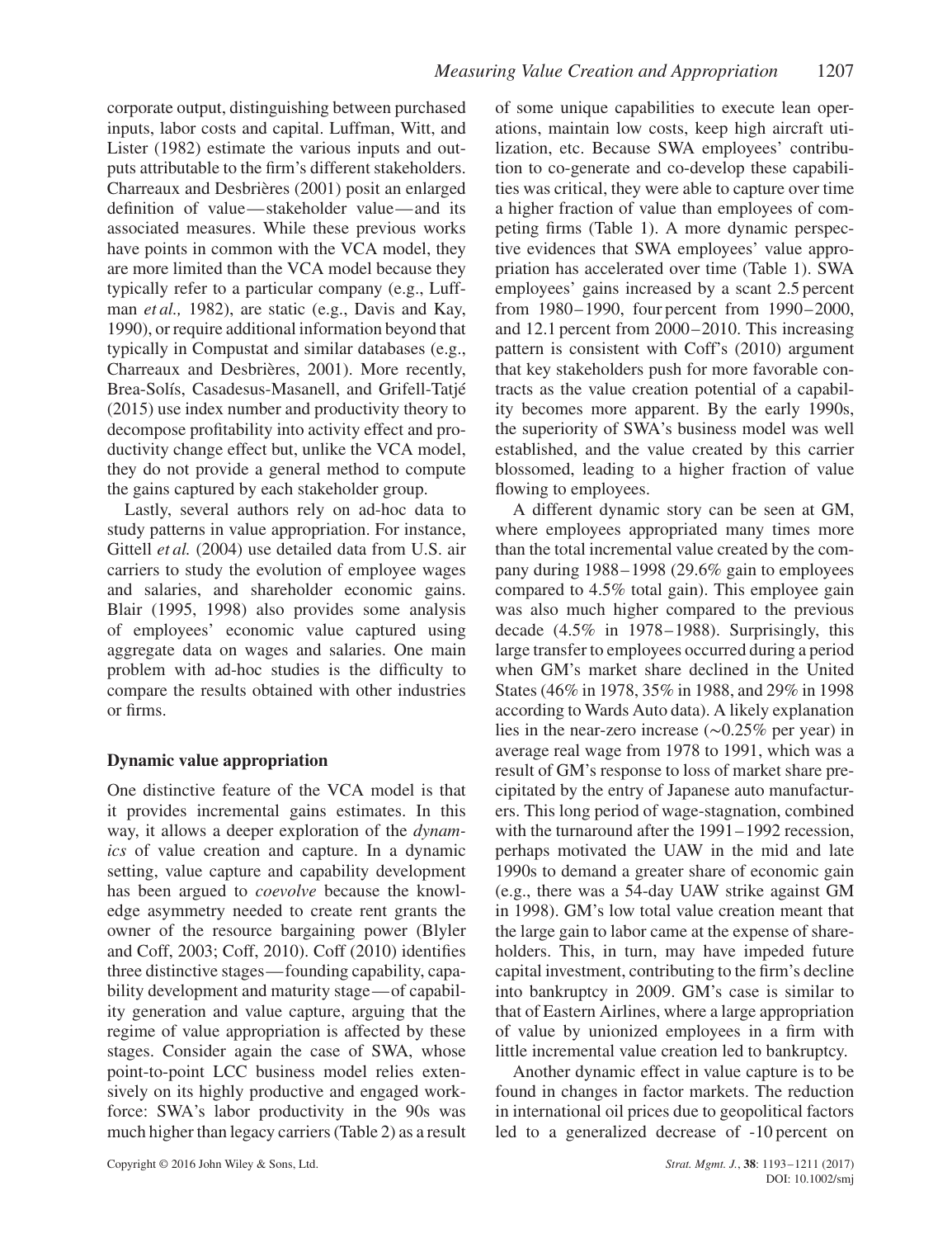average in value captured by fuel suppliers to the airlines in 1980–1990, versus an average increase of 16 percent in 2000–2010. Unlike employees' value capture, the patterns of value appropriation by fuel suppliers are similar across all airlines in our panel, indicating that market factors prevail over bilateral bargaining in this case.

While our discussion of dynamic value creation and capture is exploratory, the examples provided illustrate how future theory building efforts may benefit from the VCA estimates. In addition to sketching out possible connections between capability development and the appropriation of value, we have emphasized the separate effects of market forces and bargaining. These have played out in the determination of value capture by factors internal (labor) and external (fuel) to the firm. Theoretical work in strategy, which has tended to emphasize bargaining processes, might address in more depth the role of market forces. At the same time, empirical work can explore the importance of the two in determining value capture in different contexts.

# **Stakeholder view of strategy and VCA model**

Beyond the study of dynamic effects, the use of the VCA model may help bring new quantitative insights into the discussion of value creation and appropriation at a time when recent theoretical developments have begun to revitalize and inform this topic, central to strategic management (Lepak *et al.,* 2007).

The stakeholder view of strategy has produced a number of theoretical propositions connecting stakeholder value capture to *property rights* (Asher, Mahoney, and Mahoney, 2005; Foss and Foss, 2005; Kim and Mahoney, 2002), *stakeholder bargaining power* (Coff, 1999, 2010) *stakeholder management strategies* (Bosse, Phillips, and Harrison, 2009; Donaldson and Preston, 1995; Freeman, 1984; Harrison, Bosse, and Phillips, 2010) that can potentially be empirically tested with the aid of the VCA model estimates. Consider, for example, stakeholder bargaining power. Everything else equal, a stakeholder group will be in a better position to capture value if (1) it has capacity for unified action; (2) it has access to key information; (3) it has a high replacement cost to the firm, and (4) the costs of exit to the stakeholder are low (Coff, 1999). Let us analyze employees. In both industries (airlines and autos), employees own a certain degree of specialization

(e.g., pilots in airlines and workers of specialized industrial equipment in an auto assembly plant) which increase their replacement cost to the firm. Also, unionization is intense in both industries. These two factors likely explain the persistent high share of value captured by employees (compared to shareholders) in the two illustrations (Tables 1 and 3), even when total economic gains were modest or even negative as in the case of GM from 1978 to 1988.

In addition to the stakeholder-specific role in value creation (Coff, 1999), cooperative game theory views value capture as a function of the value created by competing coalitions of stakeholders, where the value finally captured by a stakeholder is bounded by some minimum and maximum thresholds determined by the value that could be generated in alternative competing coalitions (Brandenburger and Stuart, 2007; Lippman and Rumelt, 2003; Mac-Donald and Ryall, 2004). The VCA model speaks to this literature as well, providing a vehicle to assess the extent to which competing coalitions guarantee some minimum value appropriation for a single stakeholder group. As we have suggested above, if gains are distributed similarly across stakeholders in an industry, they are likely attributable to basic market forces (e.g., increases in oil prices), whereas if the gains are heterogeneous across firms, they are likely attributable to firm-specific differences in bargaining.

Lastly, firm-specific stakeholder management strategies (Coff, 1999; Freeman, 1984; Harrison *et al.,* 2010) have been claimed to be levers of value creation. However, the question of how much value and for whom has not yet been addressed in large-scale empirical studies. Industry characteristics are also likely to influence how the value created is distributed among the various stakeholders, since stakeholder bargaining power can be largely determined by industry factors (Porter, 1980). At a higher level, cross-national differences in corporate governance likewise affect how much value a stakeholder will be able to appropriate, for example due to national differences in property rights regimes (Asher *et al.,* 2005).

The VCA model itself is purely descriptive and focuses solely on measurement—it is agnostic about why the firm performs well or poorly, how value is created and why some stakeholders capture more value than others. Nevertheless, it provides an empirical tool to examine some of these questions, specifically by generating quantitative measures of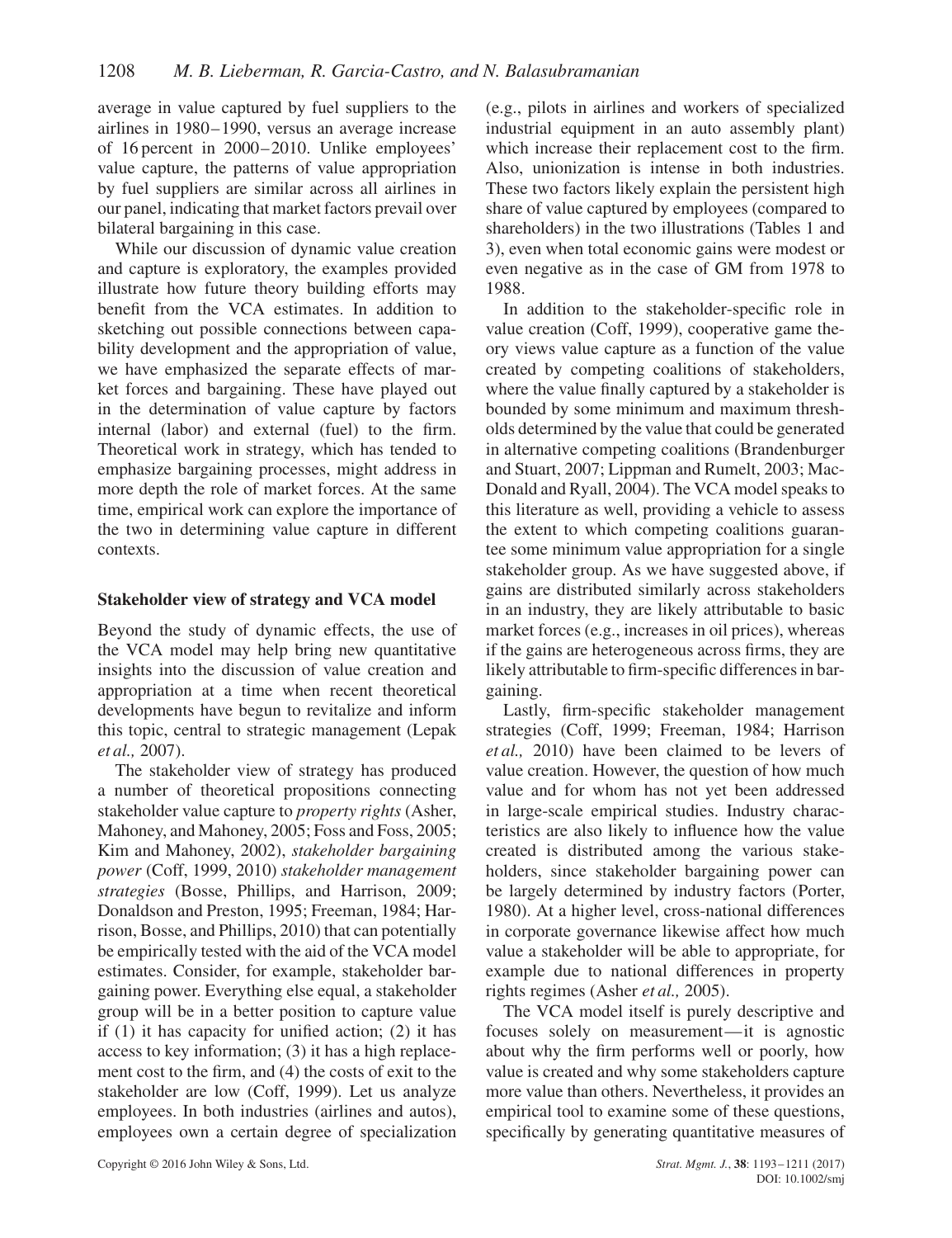value creation and distribution, which can then be analyzed. In this article, we have offered interpretations of the measures obtained for the airline and automotive industries but have not attempted to test these interpretations in any rigorous or statistical fashion. Thus, additional work is needed to more fully develop the model's applicability to the strategic management field. As a start, however, the two illustrations in this article demonstrate that VCA empirical estimates can be obtained from public data and may be able to inform theoretical advancements in this field of inquiry in coming years.

# **ACKNOWLEDGEMENTS**

The second author is indebted to the Spanish Ministry of Economy and Competitiveness (ECO2012- 33018) for providing financial support. Natarajan Balasubramanian acknowledges summer funding from the Whitman School. We are grateful for the constructive and thoughtful comments provided by Editor Richard Bettis and two anonymous reviewers. We thank seminar participants at NYU, Wharton, University of Michigan, and University of Washington for helpful comments.

# **REFERENCES**

- Aguilera RV, Jackson G. 2003. The cross-national diversity of corporate governance: dimensions and determinants. *Academy of Management Review* **28**(3): 447–465.
- Asher CC, Mahoney JM, Mahoney JT. 2005. Towards a property rights foundation for a stakeholder theory of the firm. *Journal of Management and Governance* **9**(1): 5–32.
- Bain JS. 1959. *Industrial Organization*. Wiley: New York.
- Besanko D, Dranove D, Shanley M, Schaefer S. 2012. *Economics of Strategy* (6th edn). Wiley: New York.
- Blair MM. 1995. *Ownership and Control: Rethinking Corporate Governance for the Twenty-First Century*. Brookings Institution: Washington, DC.
- Blair MM. 1998. For whom should corporations be run?: An economic rationale for stakeholder management. *Long Range Planning* **31**(2): 195–200.
- Blyler M, Coff RW. 2003. Dynamic capabilities, social capital, and rent appropriation: ties that split pies. *Strategic Management Journal* **24**(7): 677–686.
- Bosse DA, Phillips RA, Harrison JS. 2009. Stakeholders, reciprocity, and firm performance. *Strategic Management Journal* **30**(4): 447–456.
- Copyright © 2016 John Wiley & Sons, Ltd. *Strat. Mgmt. J.*, **38**: 1193–1211 (2017)
- Bowman C, Ambrosini V. 2000. Value creation versus value capture: towards a coherent definition of value in strategy. *British Journal of Management* **11**(1): 1–15.
- Brandenburger A, Stuart H. 1996. Value-based business strategy. *Journal of Economics and Management Strategy* **5**(1): 5–24.
- Brandenburger A, Stuart H. 2007. Biform games. *Management Science* **53**(4): 537–549.
- Brea-Solís H, Casadesus-Masanell R, Grifell-Tatjé E. 2015. Business model evaluation: quantifying Walmart's sources of advantage. *Strategic Entrepreneurship Journal* **9**(1): 12–33.
- Brynjolfsson E, Yu H, Smith MD. 2003. Consumer surplus in the digital economy: estimating the value of increased product variety at online booksellers. *Management Science* **49**(11): 1580–1596.
- Castanias RP, Helfat CE. 1991. Managerial resources and rents. *Journal of Management* **17**(1): 155.
- Cattin P, Wittink DR. 1982. Commercial use of conjoint analysis: a survey. *Journal of Marketing* **46**(3): 44–53.
- Charreaux G, Desbrières P. 2001. Corporate governance: stakeholder value versus shareholder value. *Journal of Management & Governance* **5**(2): 107–128.
- Chatain O, Zemsky P. 2011. Value creation and value capture with frictions. *Strategic Management Journal* **32**(11): 1206–1231.
- Coff RW. 1999. When competitive advantage doesn't lead to performance: the resource-based view and stakeholder bargaining power. *Organization Science* **10**(2): 119–133.
- Coff RW. 2010. The coevolution of rent appropriation and capability development. *Strategic Management Journal* **31**(7): 711–733.
- Conyon MJ, Girma S, Thompsom S, Wright PW. 2001. Do hostile mergers destroy jobs? *Journal of Economic Behavior & Organization* **45**(4): 427–440.
- Davis E, Kay J. 1990. Assessing corporate performance. *Business Strategy Review* **1**(2): 1–16.
- Donaldson T, Preston LE. 1995. The stakeholder theory of the corporation: concepts, evidence, and implications. *Academy of Management Review* **20**(1): 65–91.
- Fisher FM, McGowan JJ. 1983. On the misuse of accounting rates of return to infer monopoly profits. *American Economic Review* **73**(1): 82–97.
- Foss K, Foss NJ. 2005. Resources and transaction costs: how property rights economics furthers the resource-based view. *Strategic Management Journal* **26**(6): 541–553.
- Freeman ER. 1984. *Strategic Management: A Stakeholder Approach*. Prentice Hall: Englewood Cliffs, NJ.
- Garcia-Castro R, Aguilera RV. 2015. Incremental value creation and appropriation in a world with multiple stakeholders. *Strategic Management Journal* **36**(1): 137–147.
- Garcia-Castro R, Ricart JE, Balasubramanian N, Lieberman MB. Forthcoming. Business model innovation and replication: implications for the measurement of productivity. In *Oxford Handbook of Productivity Analysis*, Grifell-Tatje E, Lovell CAK, Sickles R (eds). Oxford University Press: New York.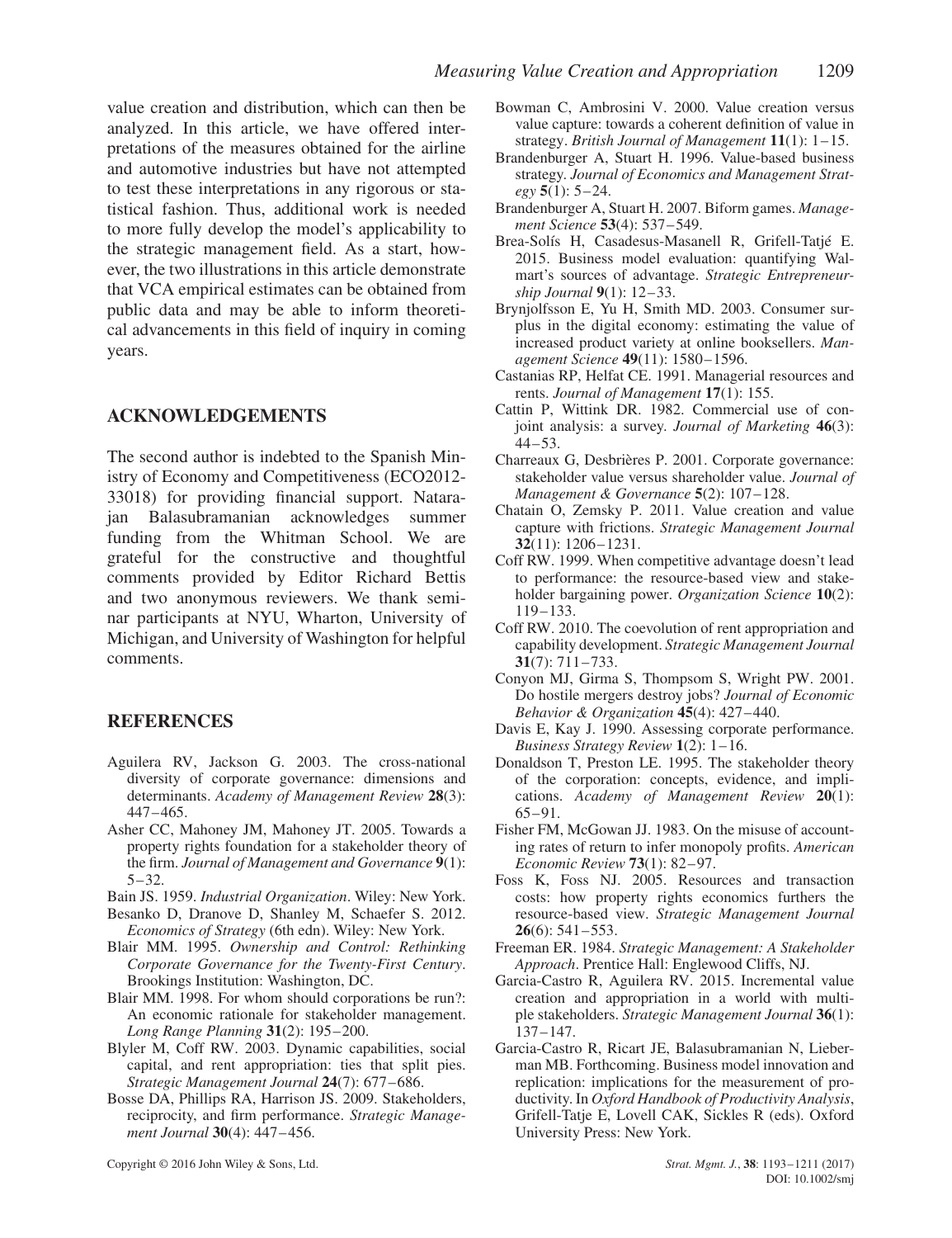- Gittell JH. 2005. *The Southwest Airlines Way*. McGraw-Hill: New York.
- Gittell JH, Von Nordenflycht A, Kochan TA. 2004. Mutual gains or zero sum? Labor relations and firm performance in the airline industry. *Industrial & Labor Relations Review* **57**(2): 163–180.
- Grant R. 2010. *Contemporary Strategy Analysis: Text and Cases*. Wiley: Hoboken, NJ.
- Grennan M. 2014. Bargaining ability and competitive advantage: empirical evidence from medical devices. *Management Science* **60**(12): 3011–3025.
- Harberger AC. 1998a. A vision of the growth process. *American Economic Review* **88**(1): 1–32.
- Harberger AC. 1998b. Studying the growth process: a primer. Paper prepared for the conference on *Capital Formation and Economic Growth*, Hoover Institution: Stanford University.
- Harrison JS, Bosse DA, Phillips RA. 2010. Managing for stakeholders, stakeholder utility functions, and competitive advantage. *Strategic Management Journal* **31**(1): 58–74.
- Hulten CR. 2001. Total factor productivity: a short biography. In *New Developments in Productivity Analysis* (Vol. **63**), Hulten CR, Dean ER, Harper MJ (eds). University of Chicago Press for the National Bureau of Economic Research, Studies in Income and Wealth: Chicago, IL; 1–54.
- Jacoby SM. 2005. *The Embedded Corporation: Corporate Governance and Employment Relations in Japan and the United States*. Princeton University Press: Princeton, NJ.
- Kim J, Mahoney JM. 2002. Resource-based and property rights perspectives on value creation: the case of oil field unitization. *Managerial and Decision Economics* **23**(4): 225–245.
- La Porta R, Lopez-de-Silanes F, Shleifer A, Vishny RW. 1998. Law and finance. *Journal of Political Economy* **106**(6): 1113–1155.
- Lepak DP, Smith KG, Taylor MS. 2007. Value creation and value capture: a multilevel perspective. *Academy of Management Review* **32**(1): 180–194.
- Lieberman MB, Balasubramanian N, Garcia-Castro R. 2016. Toward a dynamic notion of value creation and appropriation in firms: the concept and measurement of economic gain. *Strategic Management Journal* (Forthcoming).
- Lieberman MB, Chacar A. 1997. Distribution of returns among stakeholders: Method and application to US and Japanese auto companies. In *Strategic Discovery: Competing in New Arenas*, Thomas H, O'Neal D (eds). Wiley; 299–313.
- Lippman SA, Rumelt RP. 2003. A bargaining perspective on resource advantage. *Strategic Management Journal* **24**(11): 1069–1086.
- Luffman GA, Witt SF, Lister S. 1982. A quantitative approach to stakeholder interests. *Managerial and Decision Economics* **3**(2): 70–78.
- MacDonald G, Ryall MD. 2004. How do value creation and competition determine whether a firm appropriates value? *Management Science* **50**(10): 1319–1333.
- Makadok R, Coff RW. 2002. The theory of value and the value of theory: breaking new ground versus reinventing the wheel. *Academy of Management Review* **27**(1): 10–13.
- Molloy JC, Barney JB. 2015. Who captures the value created with human capital? A market-based view. *Academy of Management Perspectives* **29**(3): 309–325.
- Pakes A. 2003. A reconsideration of hedonic price indexes with an application to PC's. *American Economic Review* **93**(5): 1578–1596.
- Porter ME. 1980. *Competitive Strategy*. The Free Press: New York.
- Priem RL. 2007. A consumer perspective on value creation. *Academy of Management Review* **32**(1): 219–235.
- Shleifer A, Summers LH. 1988. Breach of trust in hostile takeovers. In *Corporate Takeovers: Causes and Consequences*, Auerbach AJ (ed). The University of Chicago Press: Chicago, IL; 33–68.
- Sirmon DG, Hitt MA, Ireland RD. 2007. Managin firm resources in dynamic environments to create value: looking inside the black box. *Academy of Management Review* **32**(1): 273–292.
- Tirole J. 1988. *The Theory of Industrial Organization*. MIT Press: Cambridge, MA.
- *Wall Street Journal*. 2011. Rivals invade Southwest's air space. *Wall Street Journal* 16 December. Available at: http://www.wsj.com/articles/SB100014240529702043 36104577096692009315610